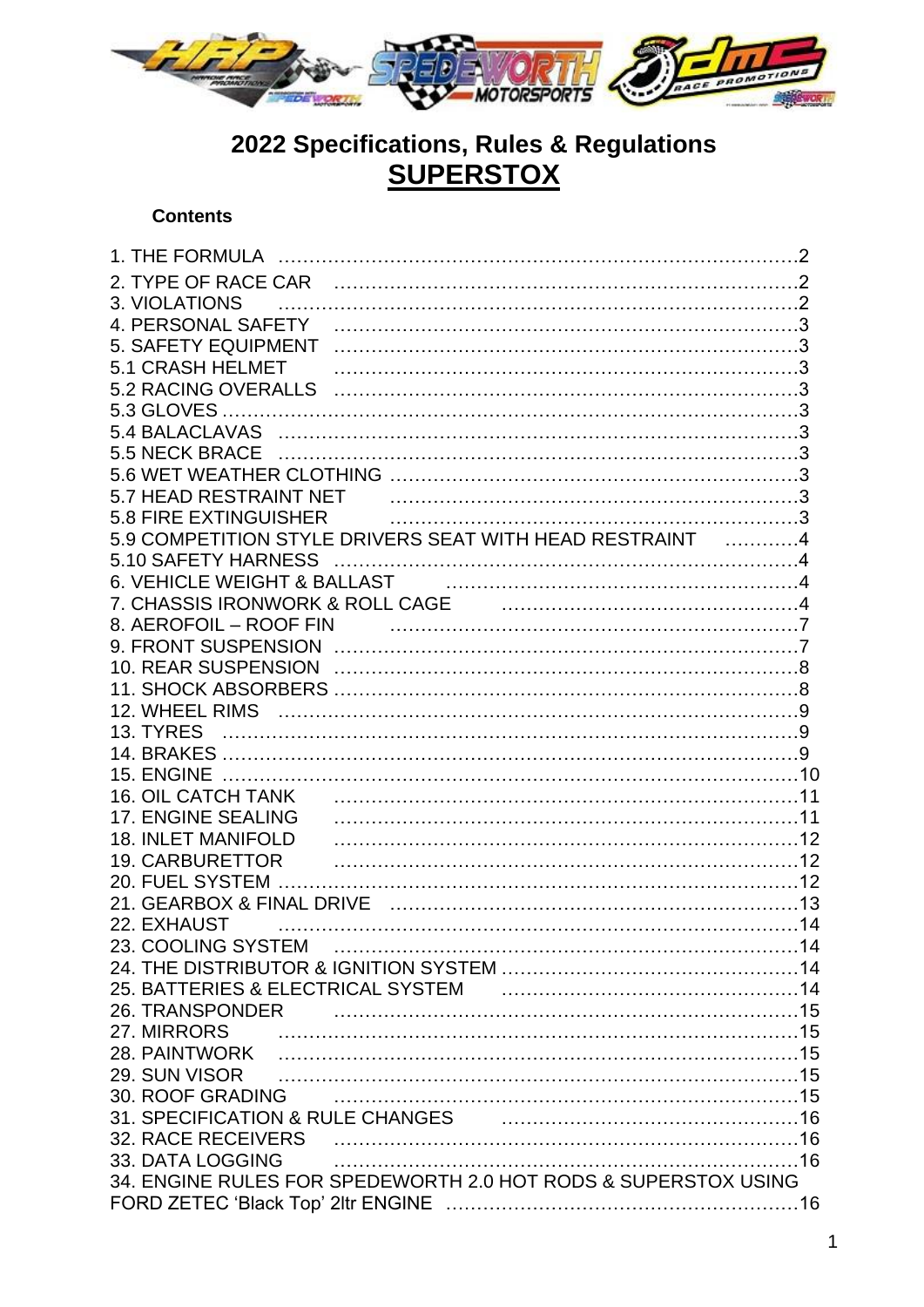# **1. THE FORMULA**

The object is to complete the specified number of laps in the shortest time. No hitting of parked cars, no four wheels cutting the corners and no deliberate drivers area contact. You may push a car from behind or spin a car left\*/right. Attacking a car from or on the infield area is not permitted.

\*Spinning a car right and one-on-one follow-ins are not permitted on post and wire tracks.

Actions deemed to be deliberate or dangerous will carry several different types of penalties, this may be being loaded up, a three month ban, banned for a year or even a life time ban.

Racing is in an anti-clockwise direction on a clearly defined circuit with a separate infield. Any wheels passing over the demarcation lines or entering on to the grassed infield areas will mean that the driver will be penalised.

The Malcom Girling Rule may only be used on championship races which covert a roof grade e.g. World Championship. This is when a car has deliberately been taken out by breaking the rules of racing within the last 3 laps of the race e.g. a car coming off the infield to stop the leader / a car giving a 'head-on'. This does not include a lapped car taking out the leader providing the manoeuvre used is within the permitted rules of racing. If the Steward Of The Meeting decides that the Malcolm Girling has come into effect the result shall go back to when the offence occurred and the leader of the race at that point will become the winner. The Malcolm Girling rule only applies to the driver leading the race.

# **2. TYPE OF RACE CAR**



The Race car must be of an open wheeled chassis design, with a front longitudinally mounted engine, driving the rear wheels. The driver's cockpit must be behind the engine, but in front of the rear axle and be central to the main chassis rails.

# **3. VIOLATIONS**

- **1.** When referring to the engine, gearbox, final drive, mechanical or construction Rules & Regulations, the principle will always be: *Unless permission is specifically granted to make modifications (or any variation) nothing may be done to alter or change the Standard Parts in any way.*
- **2.** It is the responsibility of the Driver to prove to the Promotion that the part is legal, by way of written proof of where the part originated. This must be undertaken within 7 days, otherwise the item in question will be deemed illegal, resulting in immediate suspension from racing & referral for disciplinary action. **Unless the rules say you can do it, you cannot do it!**
- **3.** Presentation of a Vehicle for Scrutineering is a declaration by the entrant that the vehicle is eligible for that event.
- **4.** Car engines & fuel will be checked on a random basis. Violations or refusal to allow an engine check will result in an immediate suspension of all racing facilities.
- **5.** All Car and Engine Specifications will be taken from either the manufacturers Technical Specifications or the Technical Service Data books as published by Glass's Guide.
- **6.** Should a discrepancy occur between the Specifications then the Promotion will exercise its judgement, and that decision will be final.
- **7.** Clarification on any one item may be sought from the Promoter.
- **8.** Each driver is permitted one car per meeting & each car is permitted one driver per meeting.
- **9.** Not to take part, as a person or allow my competition car, my name or racing number to be used with any other promotion without prior permission from Spedeworth.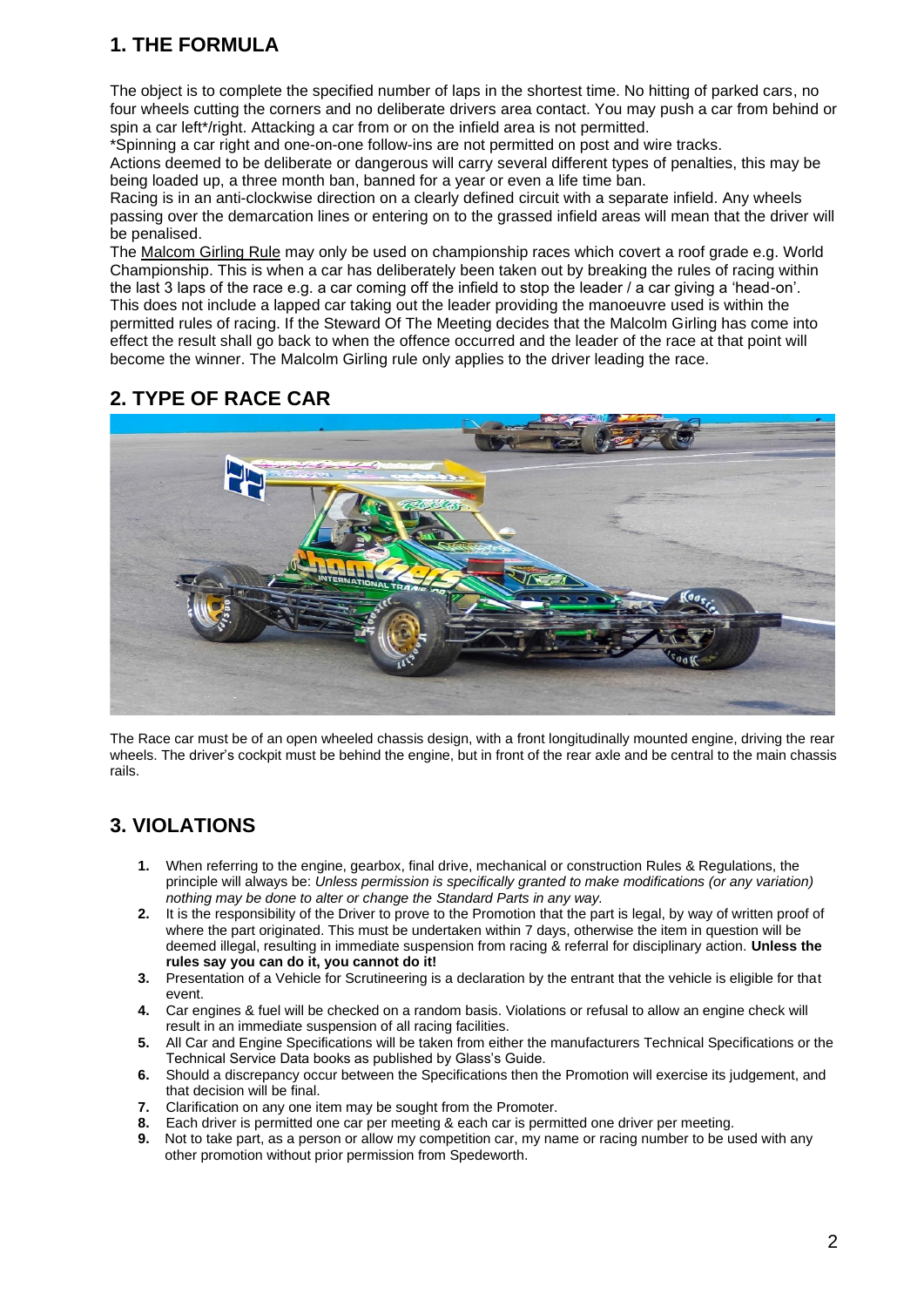# **4. PERSONAL SAFETY**

Drivers are advised that under Health & Safety, they are responsible for their own and their Mechanic's actions. Promoters have had complaints made about Registered Drivers & Mechanics consuming large amounts of alcohol at meetings, which could affect their judgement or be detrimental to their health, when medical attention has to be administered by Paramedics, St Johns' or Hospital Staff.

Should an incident occur that proves fatal on the raceway and you are involved, it is likely that the Police will want interview you. **If you drive, don't drink!** Scrutineers and Officials will report to the Clerk of the Course, anybody they believe is under the influence of Drink or Drugs.

Drivers whom it is thought are under the influence may be breathalysed. You have been warned! **Drivers should line up on the grid with their engines switched off in the correct points order, unless told otherwise.** 

#### **The Flags**

This is to remind drivers of the flag signals as used by the Starting Marshall and Safety Marshalls on track.

- Waved Green Flag Go, the race has started.
- Waved Red Flag Stop racing slow down & stop.
- Chequered Flag Race winner has crossed the line, continue to race until the Red Flag is shown.
- Held Yellow Flag Beware, you are approaching a hazard on the track, continue to race.
- Waved Yellow Slow down to rolling lap speed, hold your position, and do not overtake any other cars.
- White Flag with a Blue spot Oil / debris on the track.
- Waved Black Flag You are disqualified, pull off the track immediately.
- Black cross on a White board You have committed an infringement and may be penalised in the results.
- White Flag with a Red Cross Technical Disqualification, leave the track immediately.

*Drivers and teams are reminded that a secondary means of supporting a vehicle must be used when working underneath a car that has been jacked up (i.e. axle stands).*

## **5. SAFETY EQUIPMENT**

## **5.1 CRASH HELMET**

*Please visit the ORCi website [www.orci.co.uk](http://www.orci.co.uk/) for current safety equipment regulations.*

## **5.2 RACING OVERALLS**

*Please visit the ORCi website [www.orci.co.uk](http://www.orci.co.uk/) for current safety equipment regulations.*

## **5.3 GLOVES**

*Please visit the ORCi website [www.orci.co.uk](http://www.orci.co.uk/) for current safety equipment regulations.*

#### **5.4 BALACLAVAS**

*Please visit the ORCi website [www.orci.co.uk](http://www.orci.co.uk/) for current safety equipment regulations.*

## **5.5 NECK BRACE**

*Please visit the ORCi website [www.orci.co.uk](http://www.orci.co.uk/) for current safety equipment regulations.*

## **5.6 WET WEATHER CLOTHING**

*Please visit the ORCi website [www.orci.co.uk](http://www.orci.co.uk/) for current safety equipment regulations.*

## **5.7 HEAD RESTRAINT NET**

*Please visit the ORCi website [www.orci.co.uk](http://www.orci.co.uk/) for current safety equipment regulations.*

#### **5.8 FIRE EXTINGUISHER**

*Please visit the ORCi website [www.orci.co.uk](http://www.orci.co.uk/) for current safety equipment regulations.*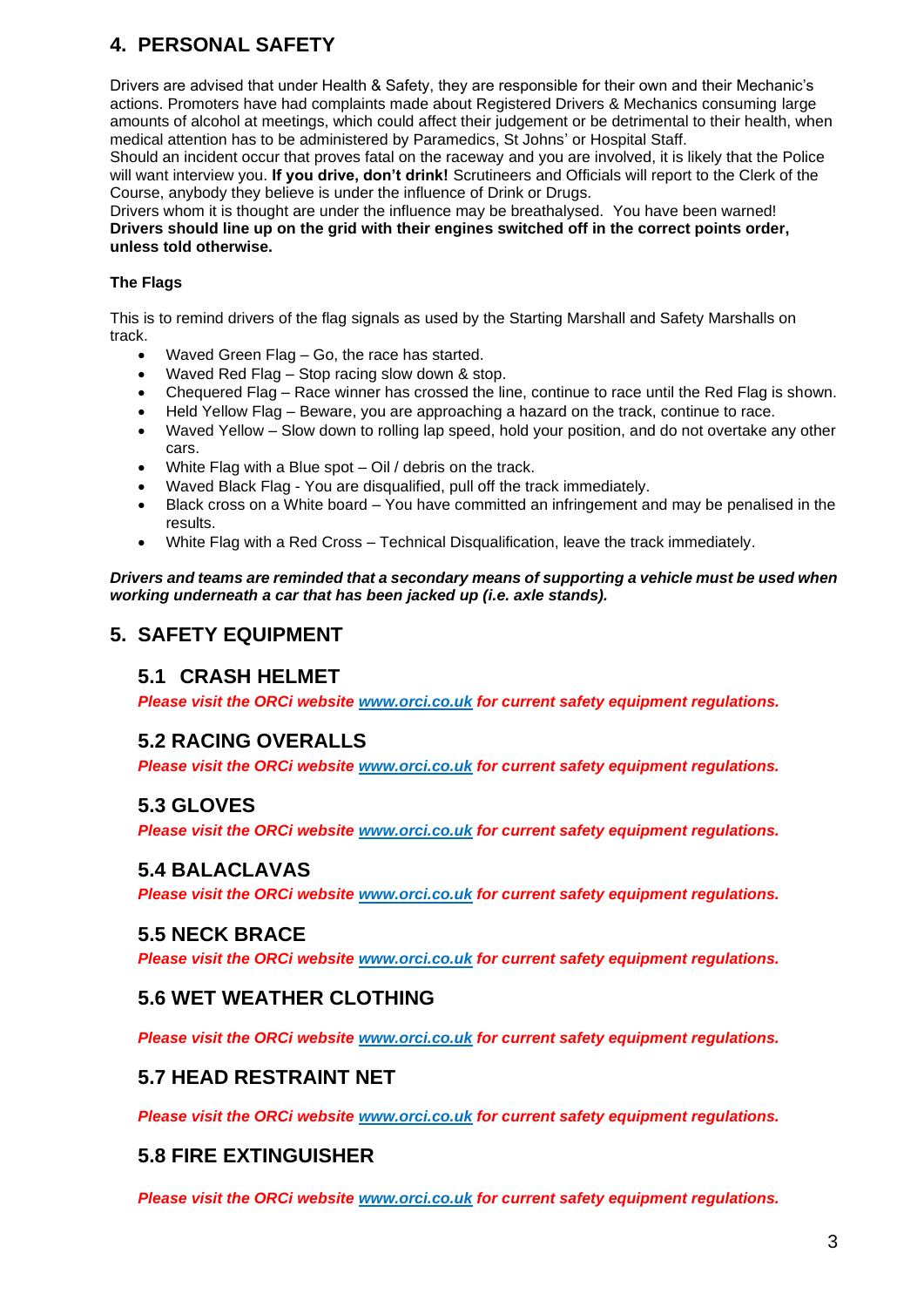# **5.9 COMPETITION STYLE DRIVERS SEAT WITH HEAD RESTRAINT**

You must have a Competition type Driving Seat with a head restraint. The seat should occupy its original position where possible and be suitably supported at shoulder height and on both of the sides and back, with a suitable framework or seat stiffener's.

> Additional wrap around seat support at shoulder height.

# **5.10 SAFETY HARNESS**



*Please visit the ORCi website [www.orci.co.uk](http://www.orci.co.uk/) for current safety equipment regulations.*

## **6. VEHICLE WEIGHT & BALLAST**

**1**. The Race car must not weigh less than 650kg, **Unless using a Zetec Engine then your weight may be down to 640kg.**

**2**. The Race car must not weigh more than 712kg.

**3**. Ballast is not permitted & all iron work must be in equal proportions on both sides of the car in both construction & gauge.

**4**. The left hand side maximum side weight *must be 52.50%* at any time - this will be weighed without the driver in the car.

**5.** *At no time can any other liquids be added to the Race car to bring it within the weight (should be vehicle weights).*

**a.** If you are checked and over the 52.5% but under 53% you will lose all points/monies due on the day and receive a final warning and loaded for the day.

**b.** If you are found on a second occasion to be over 52.5% but under 53% you will receive a one meeting suspension from your registered promotion & cannot race anywhere until this has been served, also lose all points/monies due on the day. Anyone over 53% on their first check will receive an automatic one meeting ban, and loaded immediately with loss of any points or monies due (if applicable).

**c.** If a driver is found over 53% on a second occasion the penalty will automatically be doubled, or possibly carry a longer suspension. Checks will be carried out at any time.

| <b>Underweight Vehicle Bans</b> |                                |
|---------------------------------|--------------------------------|
| <b>Car Underweight by:</b>      | <b>Banned From Racing For:</b> |
| $0.001$ kg – 1.0kg              | 1 month                        |
| $1.001$ kg – 2.0kg              | 2 months                       |
| $2.001$ kg – $3.0$ kg           | 3 months                       |
| 3.001kg & over                  | 6 months                       |

## **7. CHASSIS IRONWORK & ROLL CAGE**.

**Key**: SHS - Square Hollow Section - CHS – Circular Hollow Section

#### **Chassis**

- **1.** The Chassis must be constructed of mild steel with a wall thickness of 3mm. No molychrome or T45 steel to be used anywhere on the Race car.
- **2.** The Chassis must consist of two main chassis rails made from 50x50mm or 2"x2" SHS mild steel.
- **3.** The *maximum* width of the main Chassis rails can be are 737mm or 29" apart.
- **4.** The main Chassis rails must be parallel to each other along the whole length of the Chassis; if they are 29" at the front then they must be 29" at the centre of the rear axle. You cannot off-set or dog-leg the main Chassis.
- **5.** The main Chassis rails when viewed from the side must be positioned above the horizontal centre line, drawn between the front & rear wheel centres.
- **6.** The height of chassis rails must as prescribed, so as to allow the bumpers to be attached to them. NB. Bumper centre height is 432mm or  $17" \pm 12.7$ mm or  $\frac{1}{2}$ ", measured at the bumpers centre, without the driver.
- **7.** The Chassis rails must terminate past & above the front & rear axle centres, when viewed from the side.
- **8.** At no point can the main chassis rails drop below the horizontal centre line drawn between the front & rear wheel centres.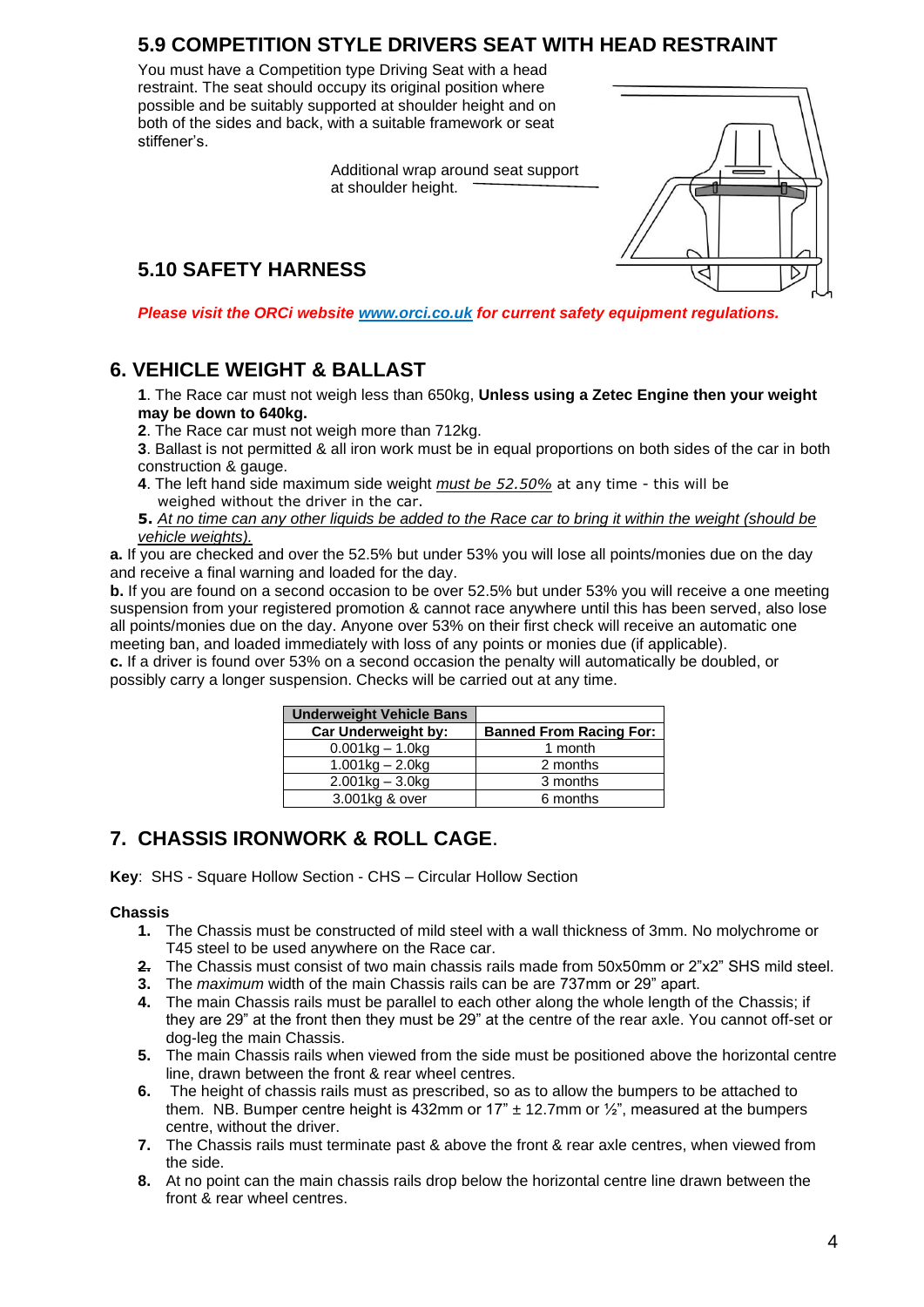- **9.** The Race car must have a welded steel under-chassis, minimum size 25x25x3mm SHS or 25mm CHS, whose wall thickness must be a min 2.5mm & maximum thickness of 3mm.
- **10.** Bracing of the under chassis may be of any thickness or size.

#### **Bumpers**

- **1.** Front & Rear bumpers must be fitted & consist of a vertical flat surface 100mm or 4" deep. Ultrasonic thickness testing of the Chassis will also occur, but on a random basis.
- **2.** The bumpers must be no wider than *71" or 1800mm (this includes the wheel guard pick-up points)* & no narrower than a centre line drawn through the centre of the tyres.
- **3.** All bumpers must not have jagged edges.
- **4.** Both front & rear bumpers must measure at their centres, 432mm or 17" ± 12.7mm or ½", from the centre of the bumpers flat vertical surface to the ground, without the driver being in the car and as it is presented. The Bumper should be in line with the chassis so therefore we are going to start measuring to the centre line of the chassis height to be  $17" \pm 12.7$ mm or  $1/2$ ". This is going to be measured in the centre of the lowest parts of the chassis.
- **5.** The bumper may be welded or bolted to the main chassis rails. If welded, it must be on all sides. If bolted, a minimum of four 12mm diameter high tensile bolts & nuts per bumper must be used. NB. The front bumper must also have a secondary fixing of chains one either side (8mm minimum diameter link thickness), with an 8mm "D" Shackles acting as the chain joiners. *Bolts with a minimum thickness of 10mm may also be used.*
- **6.** The front bumper must have a hoop fitted to the fence side of the bumper which must be between 152mm or 6" & 381mm or 15" measured above the top of the bumper iron. You are allowed a bottom hoop under the bumper.
- **7.** The driver's left-hand rear bumper to the chassis may be strengthened by a piece of 3mm wall thickness tube or box.
- **8.** This rear corner may also have an upright post or hoop added, as per the front bumpers dimensions.
- **9.** Bumpers must be made from 3mm thick mild steel only. The use of 3mm wall thickness tube is permitted but only on the bumper hoops & support.
- *10. No doubling up of bumpers is permitted - any bumper supports/cross bracing must have a minimum gap of 1½" (38mm) – if there is a gap of less than 1½" (38mm) (due to damage) the final decision on whether the car is permitted to race will be at the scrutineer's discretion.*



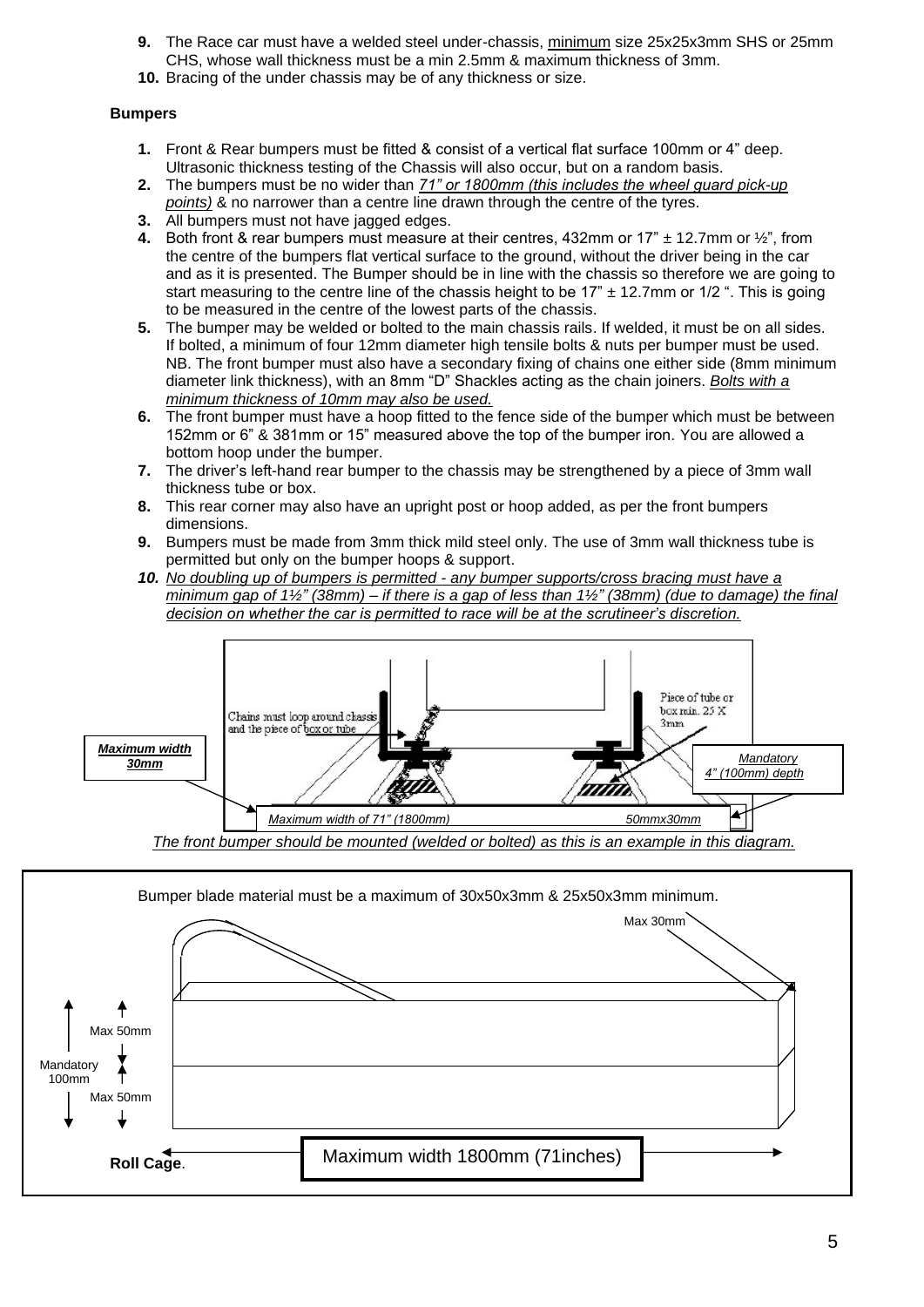The minimum roll cage requirements appear below, but it must be constructed as an integral part of the chassis.

- **1.** The cage minimum requirement is 38x38mm SHS or 38mm CHS, with a wall thickness of 3mm.
- **2.** The front pillars must be raked a minimum of 15º to a maximum of 50º, back from the vertical.
- **2.** The front pillars must be raked a minimum of 15<sup>o</sup> to a maximum of 50<br>**3.** Two roll cage hoops, either running from front to rear or side to side.
- **4.** Two roll cage hoop connecting bars.
- **5.** There must be at least a 100mm or 4" of clearance between the drivers head and the roll bars.
- **6.** Gusset plates are optional on all joints.
- **7.** A 3mm thick plate must fill in the top of the roll cage roof & extend to the top edge of the radius of the roll hoop pillar. The plate must be welded on all its sides.
- **8.** Two chicken bars (one each side) must be fitted between the front & rear pillars.
- **9.** The chicken bars must be 304mm or 12" above the main chassis rails or 737mm, 29" from the ground to the top of the chicken bar.
- *10. The chicken bars must be of a minimum size of 25x25x3mm, 32x32x2.5mm or 38x38x2.5mm and made from box or tube. These chicken bars should have a minimum of two down connecting bars also made from tube or box using either 25x25x3mm, 32x32x2.5mm or 38x38x2.5mm.*



#### **Cab Specifications**.

- **19.** The Cab must be at last 711mm or 28" wide between the chicken bars at the driver's seat.
- **20.** The *minimum* size of the Cab side openings is 457mm or 18" in width by 406mm or 16" in height.
- **21.** The Cab floor must be completely filled in up to the seat with metal. *See also point 7*.
- **22.** If the Cab floor is below the chassis, the sides must be filled in & braced to prevent the driver's legs or feet going outside or the Cab.
- **23.** A metal firewall must exist between the front of the Cab & the Engine Bay.
- **24.** A metal fire wall must exist between the rear of the seat and the fuel tank, including the filler cap. See diagram. NB. The bottom of the tank must be left open for spillage purposes.
- **25.** A 3mm plate must be welded directly behind the fuel tank to protect it from rear impact damage. The plate must be welded on all four sides & be a *minimum* of 304mm or 12" high, above the main chassis rails.
- **26.** The driver's seat must be of a competition type with suitable side supports and a headrest. The seat base must not be less than 305mm or 12" from ground level.
- **27.** The back of the seat/headrest must be at least 254mm or 10" from the rear of the Cab. NB. The rear of the Cab being a vertical line from where the roll cage hoop meets the main chassis rails.
- **28.** The seat must be securely fitted to the centre of the chassis and not leaning side to side & attached to the roll cage at shoulder height.
- **29.** A steel plate, of a 3mm thickness must be fitted below the seat & welded to the chassis or bolted to the seat. It must be the full width of the seat base & a minimum of 203mm or 8" in length. The purpose of the plate is to protect the driver's posterior from the prop-shaft, should it break!
- **30.** Any part of the prop-shaft not covered by the seat plate must be covered by a suitable metal covering.
- **31.** A steel hoop must be fitted around the prop-shaft to catch it in the event of either end of the prop-shaft breaking.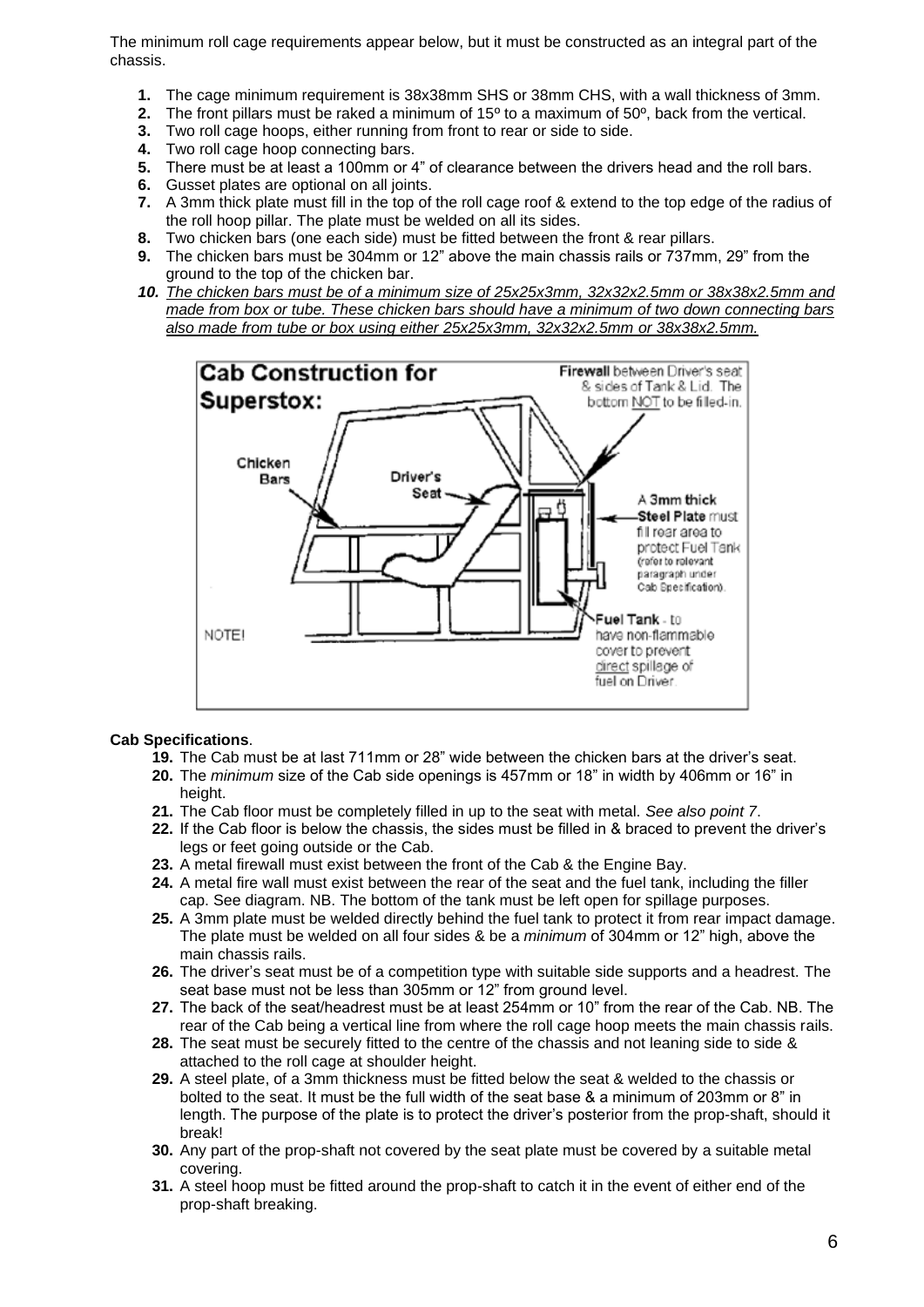- **32.** The only part of the underside of the Race car that may be covered in metal is the area between the firewall & the front of the driver's seat, to a width of the main chassis rails.
- **33.** *A sump guard may be fitted – maximum thickness 3mm.*
- **34.** You may run a tape or mesh net shield in the driver's side windscreen aperture for inclement conditions, this can be removable and fixed with ties or tape only or if permanently fixed must be welded. This is mainly for wet meetings.

#### **Side Irons**

- **1.** These must be constructed of a minimum 25mm or (1") 3mm thick mild steel in either tube, box or channel section & be of equal proportion in construction on both sides of the Race car.
- **2.** The side irons must be level with the outside edge of the tyres  $\pm$  38mm.
- **3.** The side irons must be 100mm or 4" in depth & run horizontally at bumper height between the front & rear wheels with a minimum return at front end of 50mm or 2".
- **4.** A *minimum* of two supports with a 3mm wall thickness is allowed from off of the main chassis to the side irons. Any other supports may be of any size or gauge.
- **5.** The side irons must not terminate more than 203mm or 8" from the tyres outer circumference.
- **6.** The style or shape of the side irons is free *but must be symmetrical (with a maximum of 2" (50mm) difference from side to side).*
- **7.** *The maximum of the car/side irons at any point is 71" (excluding spring guard).*

#### **Rear Wheel Guards**

- **1.** Both rear wheels must be fitted with guards so as to prevent the wheel becoming detached from the hub.
- **2.** A piece of spring steel is the ideal material, and it must be mounted so that the front facing section of the leaf is located inside of the side iron and the rear of the leaf is attached to the rear bumper. See diagram.
- **3.** Cold bending of the spring is only permitted method, no heating or welding is permitted, otherwise it will upset the temper or the material.
- **4.** High tensile fixing bolts must be used either end with a *minimum* diameter of 12mm.

## **8. AEROFOIL - ROOF FIN**

An aerofoil is defined as one wing & two side fins. No other aerodynamic aids are permitted anywhere on the Race car.

- **1.** A single fin plate mounted centrally on the roof with the racing number on it is permitted.
- **2.** Two fin plates positioned either side of the roof with the racing number on them is permitted.
- **3.** Fin plate numbers must be 229mm or 9" high by 38mm or 1½" in width, plain black numbers on a plain white background only. Please ensure they are correct. No Holographic numbers or background
- **4.** An aerofoil made from aluminium or fibreglass can also be used, but its maximum dimensions must not exceed 1219mm or 48" in breadth and 457mm or 18" in depth.
- **5.** Side fin plates must be located horizontally on the aerofoil & be identical in position.
- **6.** The maximum size of the fin plates is 660mm or 26" in width by 305mm or 12" in height.
- **7.** The side fins must not cover any part of the side window aperture
- **8.** The aerofoil must be mounted centrally on the roof so that any overhang is in proportion, either side of the roof.
- **9.** The aerofoil front edge must not be any further forward than the front edge of the rear tyre.
- **10.** The aerofoils front edge must not be positioned any further back than 914mm or 36" from the tyres front edge.
- **11.** The aerofoil can use steel brackets to mount it, but it must not be mounted any higher than 305mm or 12" above the roof.
- **12.** The aerofoil must be positioned horizontally on the roof & not look lopsided.
- **13.** *Any* part of the wing or fin plates must *not* obstruct the driver's entrance or exit *from the car.*

## **9. FRONT SUSPENSION**

- **1.** Any type of suspension is allowed, *wishbones, track control arms, compression strut arms and stub axles/front hubs must be made of steel. No T45 OR Crome Moly is to be used.*
- **2.** *Suspension may be offset.*
- **3.** The maximum front track width, which is measured on the centre line of the front axle, at the lower outer edge of the tyre is 1727mm or 68".
- **4.** No anti-roll bar is permitted. No torsion arms or any connecting arms from one side to the other on the suspension.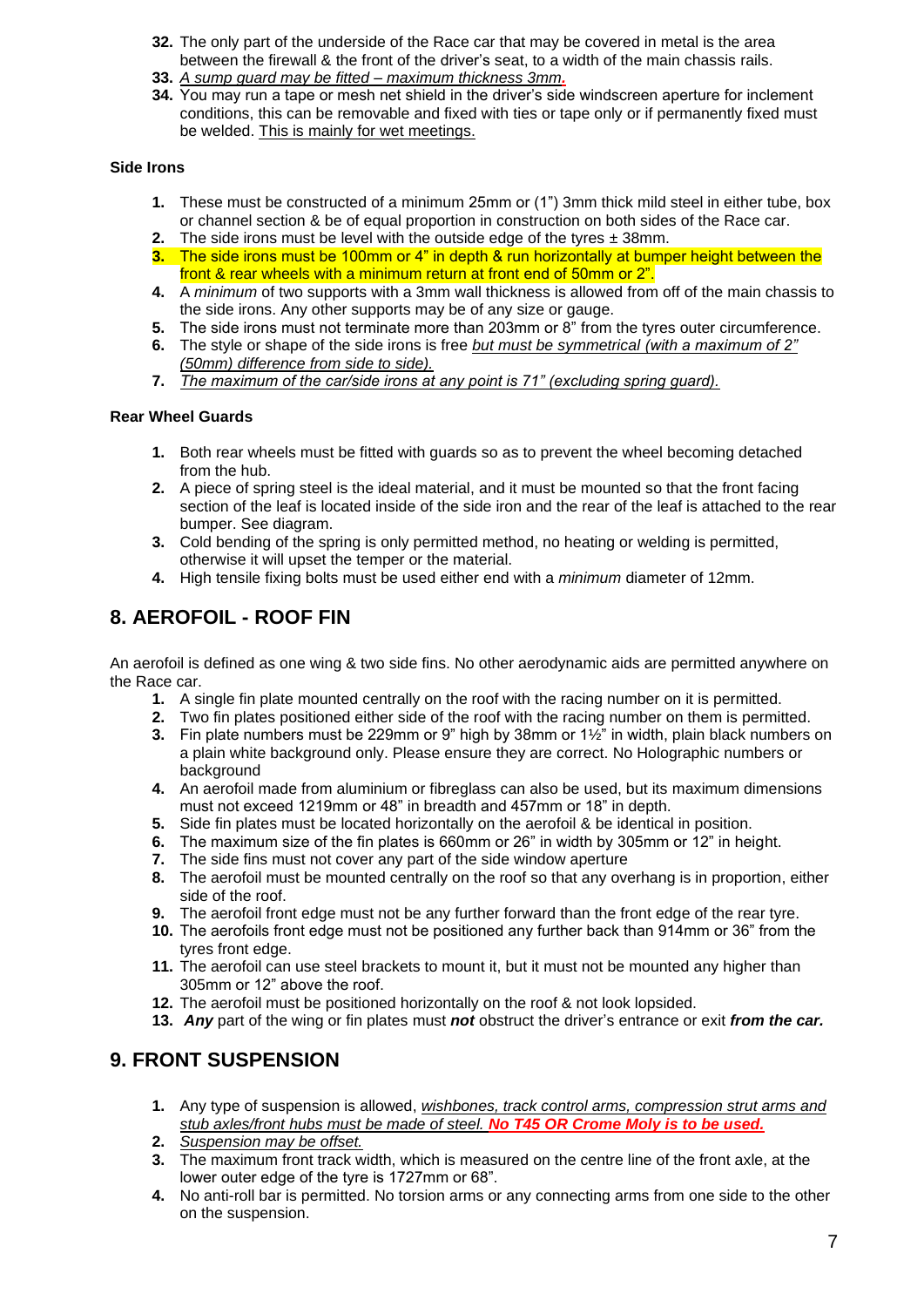- **5.** In-board suspension will be symmetrical from side to side with the same rocker ratio. **Front Hubs & Stub Axels**
- **6.** It is *not* permitted to use any stub axle with a fixed bearing spindle, as is the Cortina, unless approval is sought. A Cortina type replacement, available from Randall Motorsport, has been approved for use.
- **7.** Any Modified hub, production, or purpose built hub, or stub axle (not including the Cortina) is permitted, but it must be made of steel and it can only use a steel wheel rim to a maximum width of 5½ J.
- **8.** Both front hubs must be *identical* (i.e. whatever is on the NSF must be a mirror image on the OSF).
- **9.** Any front suspension must be symmetrical to the chassis rails, with the following tolerance for positive or negative camber.

9.a TOP: from centre of the chassis rails to the centre of the top joint,  $\pm$  25mm (1) 9.b BOTTOM: from the centre of the chassis rails to the centre of the bottom joint,  $\pm$  38mm (1)  $1/2"$ 

9.c You may have equal length suspension arms and move the mounting points by 25mm (1") at the top  $\&$  38mm (1 1/2") at the bottom or have unequal length suspension arms and keep the pickup points symmetrical to chassis.

Wheel studs must be level with the wheel nut or protruding slightly through. It will be the scrutineers' discretion as to whether the studs are protruding through too far and you may be asked to cut them flush.

The wishbones and the front / rear track, may be checked by the Scrutineers at anytime.

# **10. REAR SUSPENSION**

- 1. The only rear axle permitted is the Ford unit as fitted to the Cortina, Capri or Escort.
- 2. The half-shafts must be the semi-floating bearing type as fitted to the axle, in their original position & with the bearing retaining collars welded. *2-piece competition half-shafts may be used.*
- 3. *On the occasion that a bent axle tube is replaced, a slightly larger diameter axle tub may be used to sleeve – minimum thickness 2.5mm.*
- 4. The axle casing must not be modified in any way to achieve Camber change or rear steer.
- 5. All axle link bars must be made out of mild steel tube or box, not aluminium *No T45 OR Crome Moly is to be used.*
- 6. Any type of fixed adapter or spacer fitted to the hubs, shafts or wheels is not permitted.
- 7. Any type of spacer to alter the rear track is not allowed.
- 8. The maximum rear track width, which is measured on the centre line of the rear axle, at the lower outer edge of the tyre, is 1727mm or 68".
- 9. Differentials may be locked by welding or remain un-locked.
- 10. Axle must be fitted centrally to the chassis rail, measured from the centre of the axle casing  $\pm$ 25mm (1")
- 11. No anti-roll bar is permitted. No torsion arms or any connecting arms from one side to the other on the suspension.
- 12. In-board suspension will be symmetrical from side to side with the same rocker ratio*.*

Wheel studs must be level with the wheel nut or protruding slightly through. It will be the scrutineers' discretion as to whether the studs are protruding through too far and you may be asked to cut them flush.

*All fasteners used to retain the major components i.e. front and rear suspension, steering gear, engine and transmission, seat, pedals, fuel and oil tanks, radiator and batteries must be mild steel only.* 

*All nuts and bolts are not permitted to be lightened or drilled but maybe cut down flush to the nut.*

# **11. SHOCKER ABSORBERS**

- **1.** *Each corner of the car is only allowed one shock-absorber.*
- **2.** *All 4 shockers must be the controlled Gaz/Spedeworth steel shocker.*
- **3.** *These shockers cannot be modified in anyway apart from the top eyelet can be replaced with a longer top eye.*
- **4.** *These can be purchased from Spedeworth Fabrications on 01252 322934.* .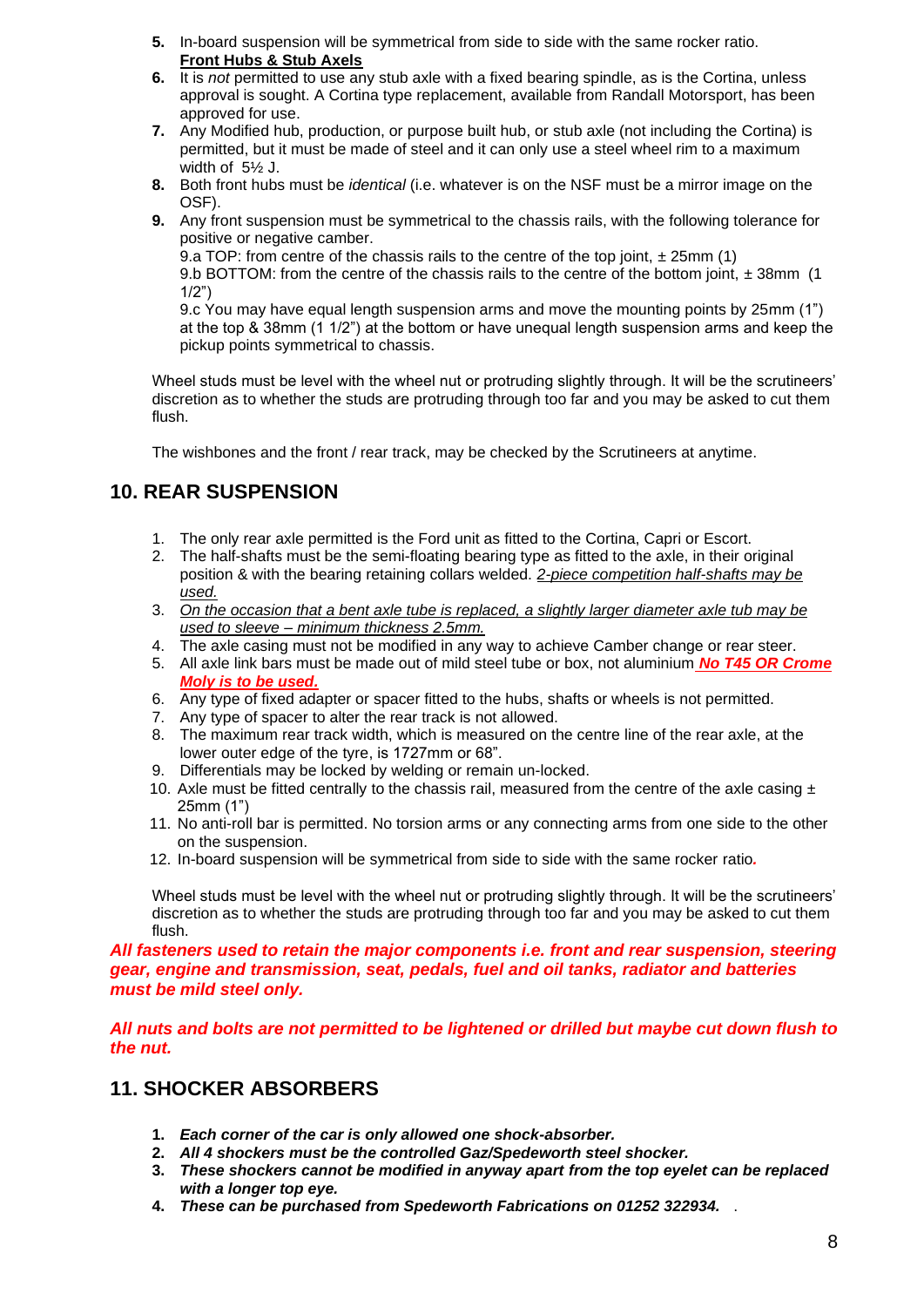# **12. WHEEL RIMS**

- **1.** The wheel rims must be made of Steel only, No alloys are allowed.
- **2.** The wheel off-set must be equal on the same axle, but they can be different on the axle's front to rear.
- **3.** The maximum rim width on the rear is 8".
- **4.** Front Modified hubs (see above for definition, it includes the Sierra hub) can only have a rim width to a maximum of 5½ J.
- **5.** Front un-modified Sierra hubs can be up to a maximum of 8".

**6.**Wheel studs must be level with the wheel nut or protruding slightly through. It will be the scrutineers' discretion as to whether the studs are protruding through too far and you may be asked to cut them flush.

## **13. TYRES**

- **1.** Only the Hoosier HSPRT 24.0 x 6.0 x 13 tyres can be used.
- **2.** Tyre side wall identification marks must not be removed.
- **3.** Tyre softener *or any tyre contamination* is not permitted. *Tyres will be randomly durometer checked.*
- **4.** Tyre cutting is not permitted.

Tyre Ruling: One new tyre per meeting may be used, this tyre can be banked but must be logged along with any 4 old tyres that have been previously used and declared (except at Eastbourne where you may use more old tyres if not using a new one.). These used tyres MUST appear in the drivers tyre history.

*The new tyre maybe banked if registered*.

- At the following championship events:-
	- World, you are allowed a maximum of 5 tyres of which 4 can be new, the fifth tyre must be a used registered tyre.
	- European / National / British, you are allowed a maximum of 5 tyres of which 2 can be new, the three remaining tyres must be used registered tyres.
	- Best In Britain / English / Scottish / Irish, you are allowed a maximum of 5 tyres of which 1 can be new, the four remaining tyres must be used registered tyres.

The scrutineers discretion will determine if a tyre is classed as a used tyre.

New drivers may use 4 new tyres for their first meeting but must start at the rear of the grid for their first 3 meetings and not have another new tyre until their 4<sup>th</sup> meeting.

If you have declared the wrong tyre number you will be loaded for this meeting and all points removed as well & will also result in a 1 meeting ban.

Tyre sharing is not permitted unless the tyre has been declared and used at 3 meetings. You must also declare this with the office before the meeting.

*All drivers must register on the drivers tyre website- [www.superstox-drivers.co.uk.](http://www.superstox-drivers.co.uk/) This webiste must be used by all drivers to log tyres from every meeting that they attend. They have 2 days from the day of the meeting to upload their tyre log from the attended meeting. Any driver falling to upload tyres by the deadline*  will not be permitted to declare a new tyre at the next event they attend. The website can be used by all *drivers to view or search a history of a specific tyre, and the facility should be used to ensure a previously used tyre has done the adequate number of meetings before another driver can log it as USED, Where tyres have been bought from another driver this information should be left in comments box the first time you submit the tyre on the website. Tyre logs must still be handed into the scrutineer on the day, and this must match the log submitted online. Where the event is a 2 day event, the 2 days will start at the end of the weekend (IE from the Sunday on a Saturday/Sunday Event)* 

# **14. BRAKES**

Brakes must be effective on all four wheels.

- **1.** Callipers. No aluminium or four pot callipers are permitted. Callipers must be symmetrical from side to side on the same axel including piston size. No grinding or drilling is permitted.
- **2.** Discs. Only steel discs are permitted to a maximum diameter size of 240mm. Drilling and grooving of the discs is permitted, but the discs must be symmetrical  $IE -$  what is done to one side must be the same the other side on the front or back.
- **3.** Brake cylinder. You will only be allowed to use a single brake cylinder which will work front and back brakes.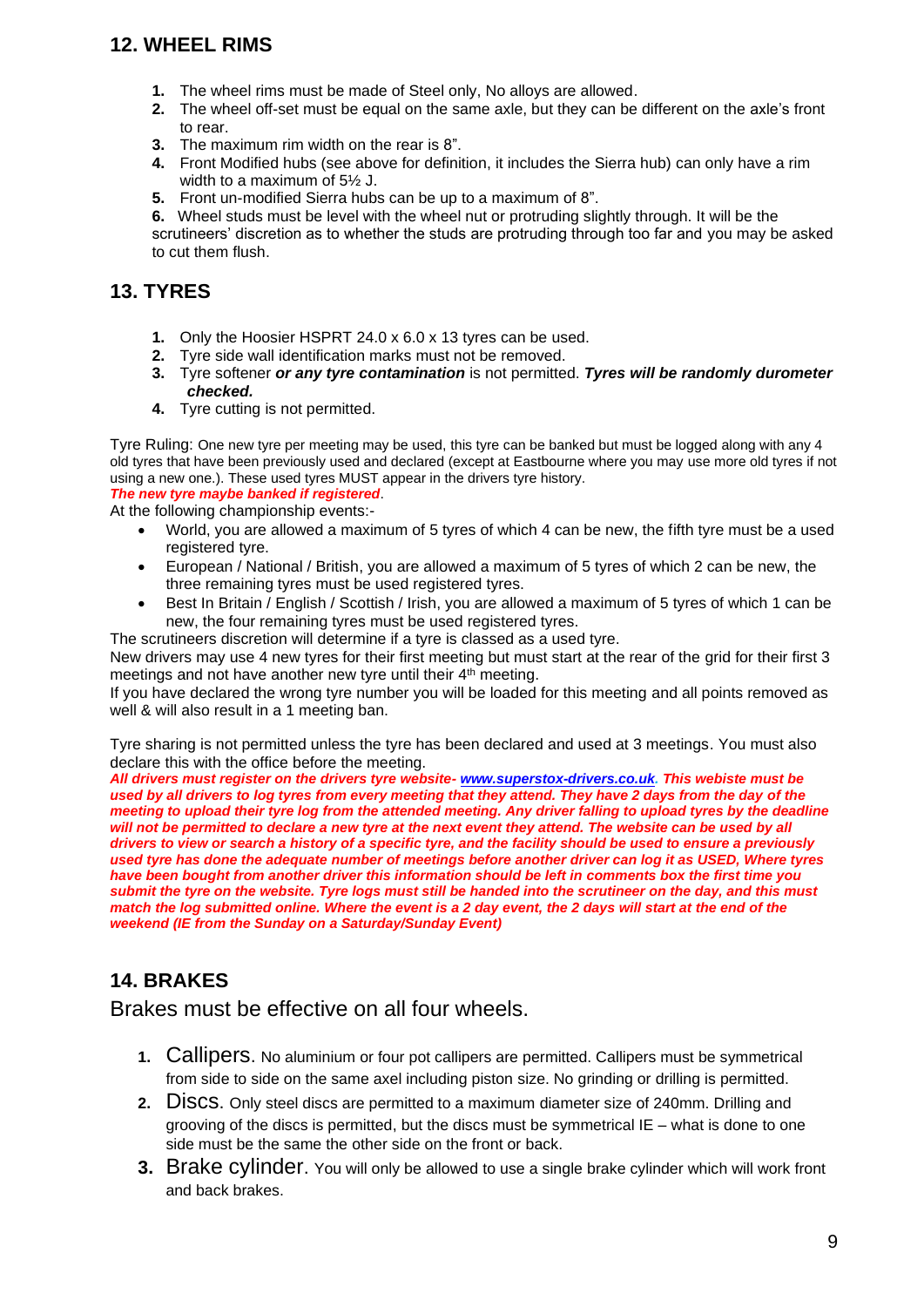- **4.** Brake Reducer. You are only allowed one brake reducer in the brake line which will be to reduce the back brakes. This must be on show in the drivers compartment where it is visible. Any other restriction in the brake lines or in the brakes will be deemed as illegal.
- **5.** Brake Pads. Brake pads are free, but no modifications are permitted*.*
- Left foot braking is optional.
- Brake Pressure must be the same side to side, for example inside front wheel must be the same as the outside front wheel & the inside rear must be the same as the outside *rear wheel.*

## **15. ENGINE**

The engine must be fitted between the two parallel chassis rails whereby the carburettor / inlet manifold, must not protrude past the outer edge of the chassis rail.

#### **Block / Crankcase**

- **1.** The only engine permitted is the Ford 2 litre SOHC Pinto, whose bore is 90.84 mm & stroke is 77mm. We have now added the ford zetec black top engine aswell, see the end of the rule book for more information on this engine.
- **2.** The block maybe re-bored to a maximum of 1.5mm.
- **3.** Sleeving back to 90.84mm is permitted, as well as re-boring the sleeve, to the maximum of 1.5mm oversize.
- **4.** The bore size racing tolerance of 0.005" is permitted, when in-line measured with the crank.
- **5.** The Cylinder block maybe decked, but the pistons must not protrude above the blocks face.
- **6.** Core plugs maybe secured with a secondary fixing.
- **7.** *The outside surface of the engine may be painted.*
- **8.** Standard Ford, Payne & including the standard American Gaskets, are the only ones to be used anywhere on the engine.
- **9.** No competition gaskets are allowed on the engine or ancillaries.

#### **Pistons**

- **1.** Pistons must be standard or standard replacements e.g. Schmidt, Mahle, Hepolite, Wellworthy & Associated Engineering (Federal Mogul).
- **2.** Piston crowns must not be skimmed & markings must remain on the crown for identification purposes.
- **3.** Pistons must not protrude above the block face.
- **4.** Three Pistons may be balanced by spot machining, the fourth piston must be original & untouched.
- **5.** Pistons and or Gudgeon pins must not be modified in anyway, apart from the spot machining of the piston.
- **6.** Any make of Piston Ring may be used, providing there is no machining of the pistons or rings.

#### **Connecting Rods**

- **1.** No forged steel rods are allowed.
- **2.** Three Con-rods may be spot machined on their counter weight balance pad area, at the big & small ends, but the fourth rod must remain original and untouched. Con-rod bolts may be changed but the rods must not be modified in any way to accept them

#### **Crankshafts**

- **1.** The standard Crank must be used.
- **2.** Cross-drilled shafts are not permitted.
- **3.** Oil way holes on each journal can be relieved.
- **4.** You cannot alter the number of bearings, or fit bearings of less than the minimum width.
- **5.** Over-size shell bearings of standard or heavy duty materials are allowed.
- **6.** Tufriding & Nitriding of the shaft is permitted, but polishing is not.
- **7.** No forged steel cranks are permitted
- **8.** Cranks may be balanced, but by spot machining only. N.B. Spot machining means either, hand grind, drill or machine.

The Standard pulleys on the crank & auxiliary shaft must be used**.** Replacement of standard crankshaft pulley with machined manufactured pulley is permitted. The circumference of any replacement crankshaft pulley must remove at least a minimum of 363mm, this equates to a minimum diameter of at least 115.55mm. The weight of any replacement crankshaft pulley must measure at least a minimum of 600g.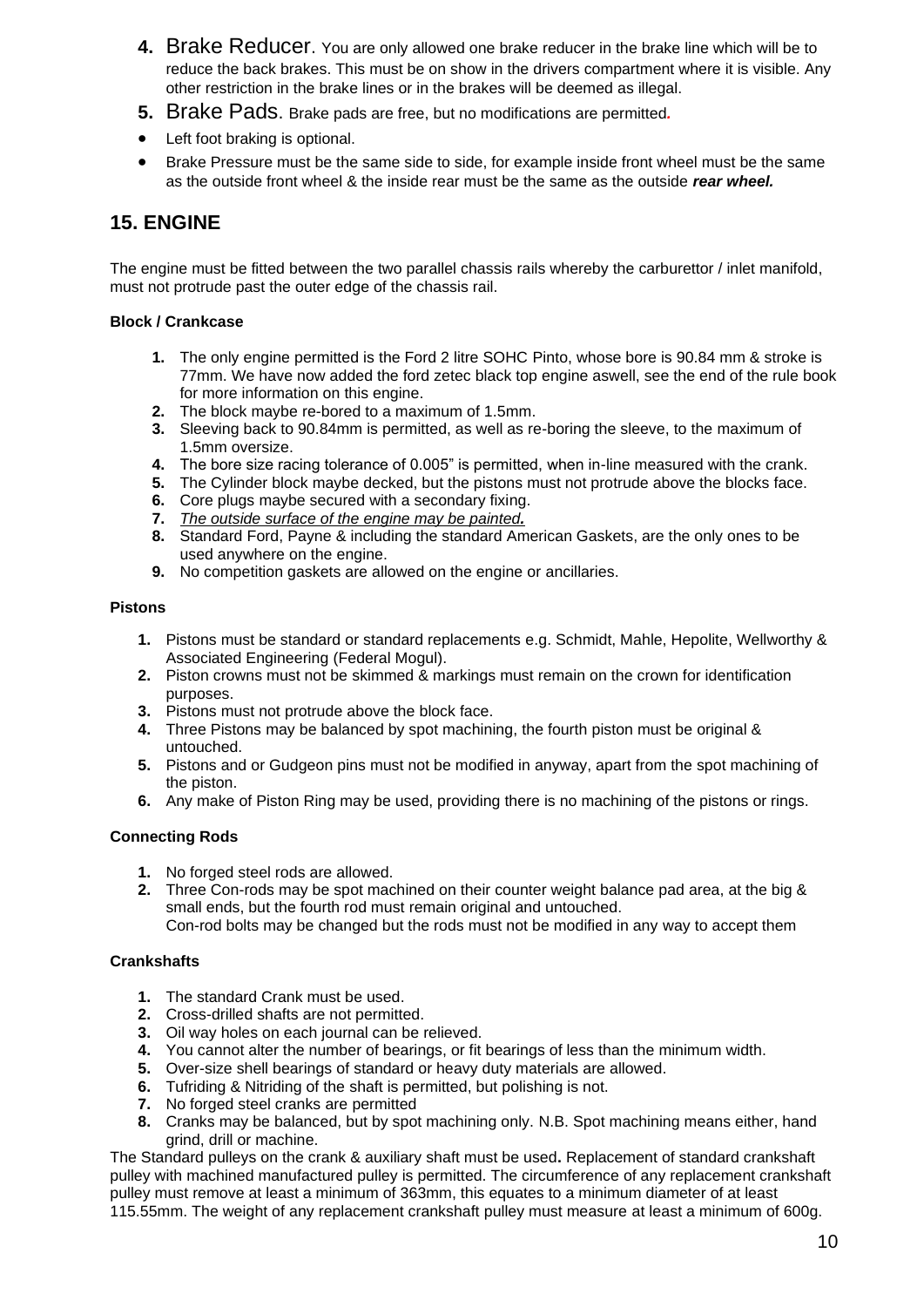#### **Flywheel**

- **1.** Only the 2 litre flywheel can be used.
- **2.** Flywheels must be dowelled to the crankshaft.
- **3.** The 2 litre flywheel may be lightened, NO HOLES or SLOTS its minimum weight is 12.7kg, this includes the clutch assembly, dowels & bolts.
- **4.** The Flywheel and clutch assembly may be balanced by spot machining only.
- **5.** No competition clutches are allowed.

#### **Cylinder Head**

- **1.** Any 2 litre casting is allowed
- **2.** The head face may be skimmed.
- **3.** Material must not be added or removed from the ports or combustion chamber, it should remain as standard.
- **4.** Valve guides may be fitted but they must be the Ford replacement type, but not the bronze or competition types.
- **5.** The use of thin wall bronze inserts in existing guides is permitted.
- **6.** Inlet Valves must be standard; their length must be 110.65 111.65mm. with a head diameter of 42mm. N.B On standard Ford Inlet Valves only, where the back of the valve meets the valve seat, there may be a slight lip, this may be ground away at a 30 $^{\circ}$  angle, to a maximum width of 2.5mm.
- **7.** Exhaust Valves must be standard; their length must be 110.10 112.05mm. with a head diameter of 36mm.
- **8.** Any single or double valve springs may be used, and the head may be modified to allow them to fit Including Shimming.
- **9.** You may use standard Ford Pinto or steel spring tops.
- **10.** You may replace the ball studs for a complete set of the extended type.
- **11.** When valve seat inserts have been fitted, the lower edge of the insert, where it meets the throat of the port, can have this sharp edge only blended in.
- **12.** Three angle valve seats are permitted.
- **13.** The centre camshaft cap maybe re-enforced. *Camshaft pillars – one must remain standard/unmodified – a maximum of two may be welded/repaired.*

#### **Camshafts**

- **1.** Camshafts are free & may also be of the centre drilled type.
- **2.** The spray bar may be removed & a splash shield may be fitted.
- **3.** An adjustable type cam wheel or off-set keys are allowed.
- **4.** The standard length 2 litre cam belt & its tensioner must be used, which must not be modified in any way.
- **5.** Roller cam bearing are not allowed.
- **6.** Rocker arms are free, but no roller rockers are allowed.
- **7.** Rocker arms may have the ends nipped.
- **8.** Heavy duty rocker finger retaining springs are allowed.

#### **Lubrication System**

- **1.** A high pressure oil pump may be used but not be a high capacity type pump.
- **2.** Dry or semi-dry sumps are not allowed.
- **3.** Oil galleries in the block & head must remain un-modified.
- **4.** The oil pick-up pipe must terminate within the sump.
- **5.** Sumps may be modified to hold more or less oil & may be baffled to prevent surge.
- **6.** The oil filter must have a secondary fixing & the filter must occupy its original position.
- **7.** Oil coolers may be fitted in the engine compartment only, using the sandwich plate between the filter & the block.

# **16. OIL CATCH TANK**

- **1.** A 0.5 litre oil catch tank (no drink cans or bottles) must be fitted in the engine bay.
- **2.** The tank may have a minimum of 2 breather pipes connected to it: one from the rocker box & one from the crankcase.
- **3.** Ineffective tanks during racing or practice will mean the car being withdrawn from the event.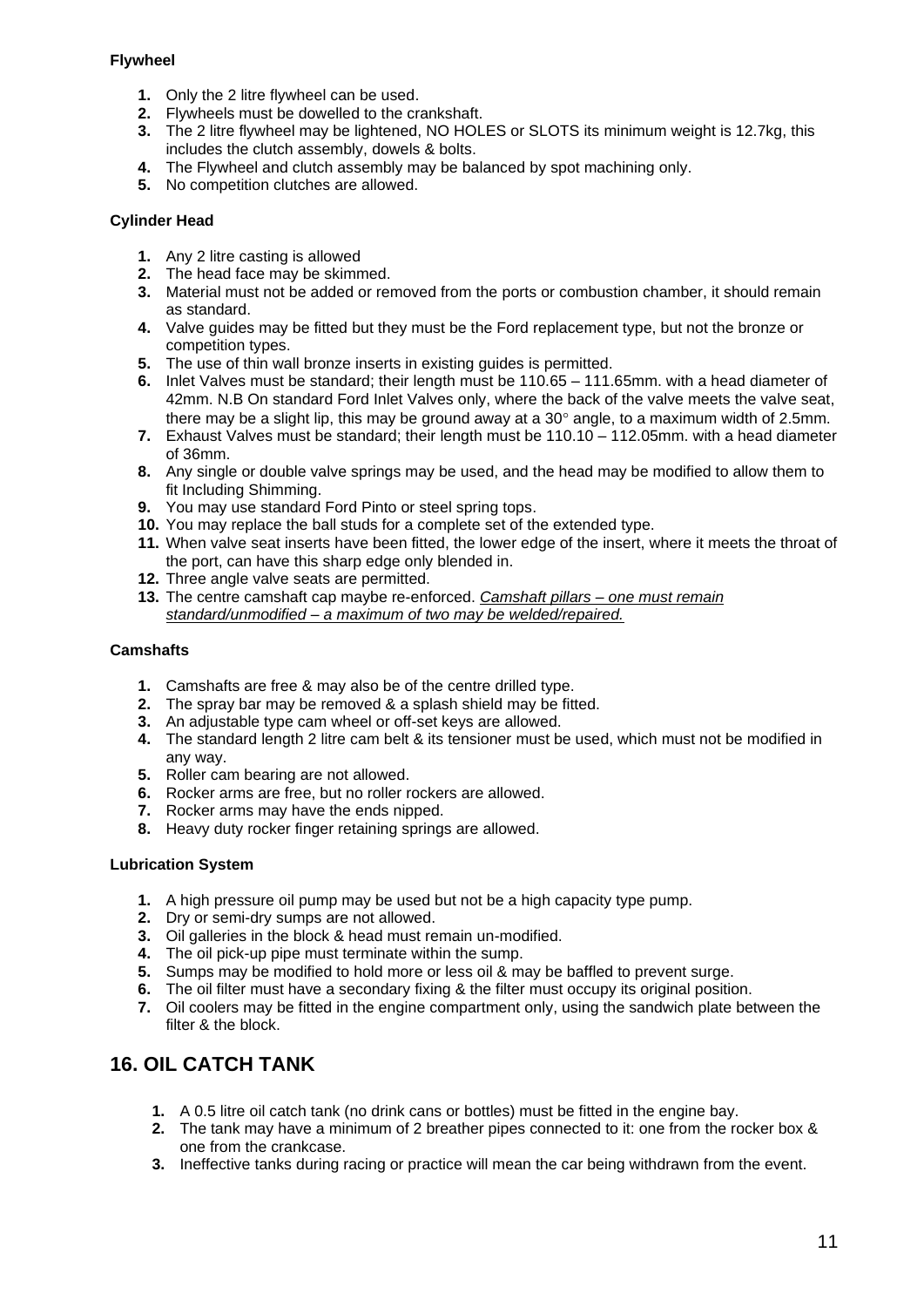# **17. ENGINE SEALING**

**Spedeworth**: We may at any time require your engine or other parts to be sealed. This may or may not mean your engine / parts will automatically be stripped or checked. It could be that we wish to monitor your performance or seek clarification on an item. It is normal to strip engines at all major championships unless they run consecutively in which case by agreement with Spedeworth, stripping may be postponed.

**Driver**: Drivers wishing to have their engines sealed may do so. It will require two people (one may be an official, the other a Scrutineer) to be present at the final stages of a build & it will incur a charge based on the time & distance travelled. If this option is taken at a major championship; your engine will not require stripping, unless seals have been broken. Seals can only be removed by Spedeworth officials & if they are removed without permission the engine / parts will deem to be illegal & the Driver suspended pending a Board of Control meeting. If any engine/ parts are sealed because

Championship events are within a period, which may exclude that Driver due to a rebuild, the Driver with Spedeworth's agreement, postpone stripping for three meetings.

It is the Drivers responsibility to make provision for the sealing of the engine by drilling 1.5mm sealing holes in the following bolts / nuts & marked them with red paint for identification purposes:

 Either side of the Sump Two Head bolts, if not covered wholly by a rocker / cam cover. Two Inlet manifold bolts Two Rocker / Cam cover bolts The Bell housing The Carburettor body and its mounting bolts / nuts

## **18. INLET MANIFOLD**

- **1.** Must remain as standard, the faces cannot be faced to alter the angle of the manifold or the carburettor.
- **2.** No inlet port matching from the Carburettor flanged face will be permitted or from the manifold ports to the head.
- **3.** o material may be added or removed from the gas–flow area.
- **4.** Water holes may be blanked off.
- **5.** A stabiliser bar may be fitted to support the manifold.

## **19. CARBURETTOR**

- **1.** Only the Weber n32/36 DGV or DGVA carburettor may be used with a maximum sized chokes of 26mm and 27mm.
- **2.** No polishing or re-profiling is allowed**.**
- **3.** No modifications to the carburettor body or the original design.
- **4.** Gaskets must be the original or pattern replacement, with no modifications made to them
- **5.** The Insulation block & two gaskets must be fitted between the carburettor and manifold. Max thickness 5mm.
- **6.** All jets, emulsion tubes and Venturi's may be replaced with different ones of the same type.
- **7.** Accelerator pump jets may be changed, but the outlet of spray beak must face down towards the throttle butterflies.
- **8.** Throttles may be modified to open together
- **9.** Cold starting devices may be removed & the holes blanked off.
- **10.** Air & fuel galleries may not be enlarged or modified.
- **11.** Floats may not be modified or weighted and must control fuel flow.
- **12.** Float chamber needle valves may not modified or be larger than 250.
- **13.** The calibrated brass bush which controls the high speed enrichment, fitted on the Secondary choke side of the carburettor between the top and the carburettor base, *may be modified.*
- **14.** The power valve in the base of the float chamber may be sealed off & the diaphragm removed.
- **15.** A grub screw or similar device may be used to secure the auxiliary venturi to the carburettor body.
- **16.** A secondary fixing is required on the fuel feed to the carburettor.
- **17.** Sealing wire holes must be drilled in the appropriate places.
- **18.** No trumpets are allowed.
- **19.** The interchanging of the carburettor top from other Weber models is not allowed.

## **20. FUEL SYSTEM**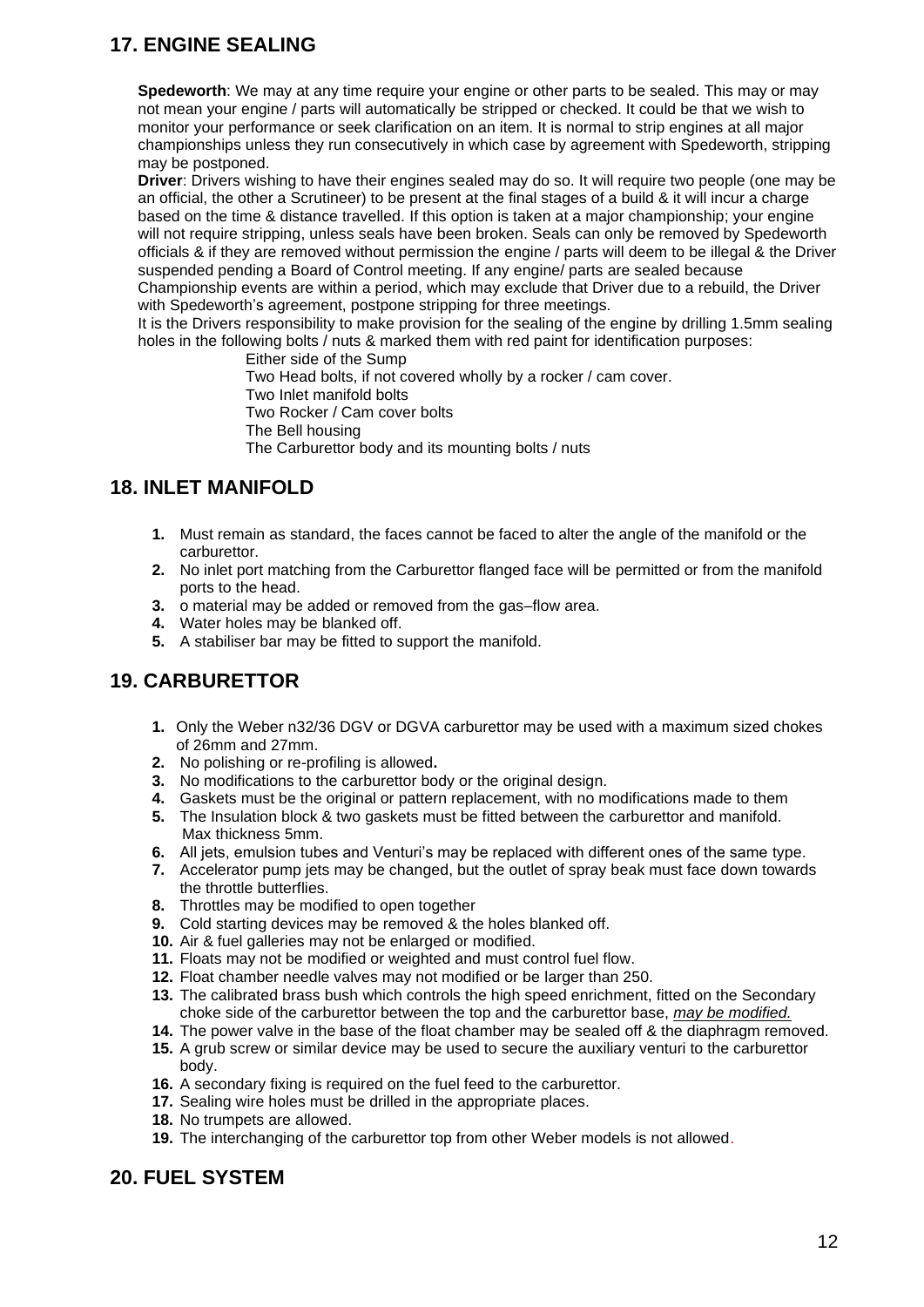- **1.** All fuel tanks must be made of metal & have a positive means of fixing.
- **2.** The tank must be mounted behind the driver, between the chassis rails and have a maximum capacity of 18 litres.
- **3.** Fuel tank caps must be of the metal screw on type, no push fit caps are allowed.
- **4.** The fuel tank & cap must be covered by a complete metal fire wall.
- **5.** The fuel outlet must be from the top of the tank.
- **6.** A breather pipe; which incorporate a one-way valve, must be fitted
- **7.** All fuel pipes must be inside the race car.
- **8.** If a floor exists under the tank, there must be four 50mm drain holes in case of spillage. It is advised that the bottom area of the tank be left open.
- **9.** A fuel shut off tap must be within easy reach of the driver.
- **10.** A single electric pump may replace a mechanical one.
- **11.** Fuel regulators are permitted.

#### **All Oval Racing Formulae**

Permitted fuel specification from 1<sup>st</sup> January 2008 (this specification supersedes all previous specs).

- **1.** All cars must only use fuel from roadside pumps as defined below. Petrol, (Motor Gasoline of the type on sale to the general public from roadside filling stations), BS 4040 (Leaded). Subject to a valid permit for use, LRG (Unleaded), BS EN 228 (Unleaded), BS7800 (Super Unleaded).
- **2.** Petrol is a product refined from crude oil that contains a large number of identifiable compounds that can typically be 250 in number. These compounds can be identified and compared to the available petrol from major oil companies and suppliers. Unless otherwise stated, or the distinction is made between leaded and unleaded petrol, major gasoline fuel shall meet the following; Acceptance levels for Octane numbers will be determined at 95% confidence level. Only additives to this motor gasoline fuel solely for the purpose of lead replacement are allowed.
- **3.** Lead Replacement Gasoline, LRG, also known as LRP. Only additives from Sodium, Phosphorous, Potassium, or Manganese according to manufacturer's recommendations are allowed. Note; Manganese can enhance octane values in any petrol. Under no circumstances will values in excess of 0.005 grams/litre be permitted.  **Lead in excess of EU directive 98/70EC requirements is illegal**.
- **5.** We reserve the right to amend the detail of the above specification to reflect any change occurring in the quality of the fuel on sale to the general public at any time. **Roadside fuel consistency when testing fuel samples**

|                       | <b>BS EN 228</b> | <b>BS 7800</b>    | <b>BS 4040</b>  | <b>LRG/LRP</b>  | <b>Test Standard</b>        |
|-----------------------|------------------|-------------------|-----------------|-----------------|-----------------------------|
| Motor Oct No (max)    | 89.0             | 89.0              | 89.0            | 89.0            | <b>ASTM D2700/86</b>        |
| Mon (min)             | 85.0             | 86.0              | 86.0            | 86.0            | <b>ASTM D2700/86</b>        |
| Research Oct No (max) | 100.0            | 100.0             | 100.0           | 100.0           | ASTM D2699/86               |
| Ron (min)             | 95.0             | 97.0              | 97.0            | 97.0            | ASTM D2699/86               |
| Lead (max)            | 0.005            | 0.005             | 0.15            |                 | ASTM D3341 / IP362          |
| Lead (min)            | ASTM D3237       | <b>ASTM D3237</b> |                 | 0.005           | ASTM D3237 / D3341 / I P362 |
| Density @ 15°         | $0.720 - 0.775$  | $0.720 - 0.775$   | $0.720 - 0.775$ | $0.720 - 0.775$ | ASTM D1298/D4052            |
| Oxygen % max          | 2.7% w/w         | 2.7% w/w          | 2.7% w/w        | 2.7% w/w        | Elemental                   |
| Nitrogen % max        | $0.1\%$ w/w      | $0.1\%$ w/w       | $0.1\%$ w/w     | $0.1\%$ w/w     | ASTM D4629/ IP379           |
| Benzene % max         | 1.0% v/v         | 1.0% v/v          | 1.0% v/v        | 1.0% v/v        | <b>EN238</b>                |
| Sulphur               | 150mg/kg         | 150mg/kg          | 150mg/kg        | 150mg/kg        | EN ISO 14596 / ASTM D2622   |
| Olefins*              | 18% vlv          | 18% v/v           | 18% v/v         | 18% v/v         | <b>ASTM D1319</b>           |
| Aromatics*            | 42% vlv          | $42\%$ v/v        | 42% v/v         | $42\%$ v/v      | <b>ASTM D1319</b>           |

\* Olefins and Aromatics values are expressed as a percentage of total fuel.

## **21. GEARBOX / FINAL DRIVE**

*1. The only gear boxes permitted for use are the single rail, 2.0 Litre Cortina type 4 or the 5 Speed Sierra Gearbox The 2nd Gear Must be 1.97. including 4 – speed P100 and 1600 Sierra / 1600 Cortina. It must be fitted as manufactured.*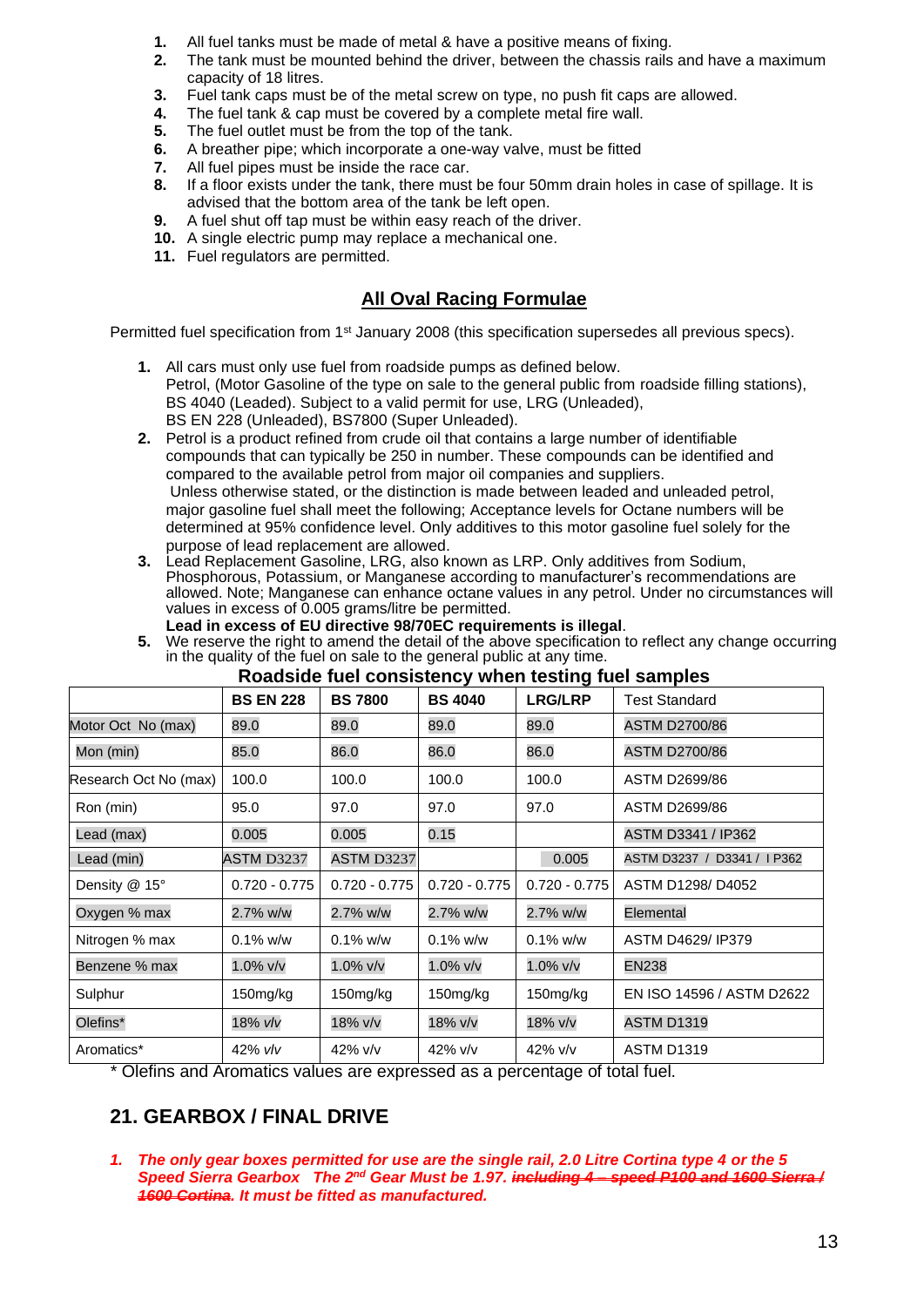- **2.** Gears must not be changed or altered, i.e. no removal of gears or components, and no straight cut or close ratio gear sets. No polishing of gears.
- **3.** The only exception is that the gear change assembly may be altered; this may include part of the tailshaft housing associated with the gear change only. Aluminium bell housings are permitted & you may enlarge the existing hole in order to give excess to the clutch cable/Fork. A clutch is required and must be operated by a pivot arm from the outside of the bell housing.

#### **Differentials:**

Differentials may be free or locked only; the use of limited slip, power lock, torque twist, torque bias, or any type of competition diff, is not allowed. No polishing of crown wheels or pinions is permitted.

*There is no mixing and matching of crown wheel and pinions. No competition ratios. For example, if you are running a front-loading Ford axle your ratios should be either a 4.4, 4.1, 3.9, 3.89, 3.7 or a 3.5*

*If you are running a Cortina axle then you should be on Cortina ratios.*

## **22. EXHAUST**

- **1.** Exhaust manifolds are free, but they must be positioned outside the main chassis rails on the offside of the car.
- **2.** A silencer must be fitted outside of the main chassis of the car.
- **3.** The silencer as well as reducing noise must have the original pipe work protruding from each end of the box
- **4.** The length of the silencer tail pipe, from the end of the box to the end of the tail pipe, has a maximum length of 75mm or 3"
- **5.** The silencer must be of the following type: A Simpson MS500 or **Edwards Motorsport.**
- **6.** *The exhaust system, including the box must not exceed £444 plus VAT for the straight-type exhaust and £504 plus VAT for the dropdown-type exhaust & be freely available to anyone. The exhaust system must stay on the right-hand side of the car* using a pinto engine and on the lefthand side of the car using a zetec engine.
- **7.** Where the exhaust passes the cockpit or cab, the exhaust system must be covered with a metal heat shield.
- **8.** 4 into 2 into 1 exhausts are not permitted for use.
- **9.** Zetec's are permitted to run a 4 into 1 four branch manifold.
- *10. You may polish the exhaust system on the outside if you wish.*
- *11. No ceramic coating or any other coating is allowed except heat wrap.*

## **23. COOLING SYSTEM**

- **1.** Radiators are free,
- **2.** The radiator must be positioned in front of the engine inside the chassis rails. The radiator must be covered by an ally cover if located outside of the bonnet.
- **3.** The water flow circuit must terminate forward of the drivers cab.

Crankshaft / water pump drive belt is free *but water pump must remain standard.* Replacement of standard crankshaft pulley with machined manufactured pulley is permitted. The circumference of any replacement crankshaft pulley must remove at least a minimum of 363mm, this equates to a minimum diameter of at least 115.55mm. The weight of any replacement crankshaft pulley must measure at least a minimum of 600g.

## **24. THE DISTRIBUTOR & IGNITION SYSTEM.**

- **1.** The standard 2 litre Pinto distributor Bosch or Motorcraft must be used.
- **2.** The standard Ford points or electronic ignition using a conventional coil should be used, but as an alternative the Luminition system may be used with the standard ignition coil.
- **3.** No engine management systems are allowed.
- **4.** No multi-spark ignition systems are permitted.
- **5.** The mechanical & vacuum advance may be altered.
- **6.** The vacuum unit may be removed from the distributor.

## **25. BATTERIES & ELECTRICAL SYSTEM**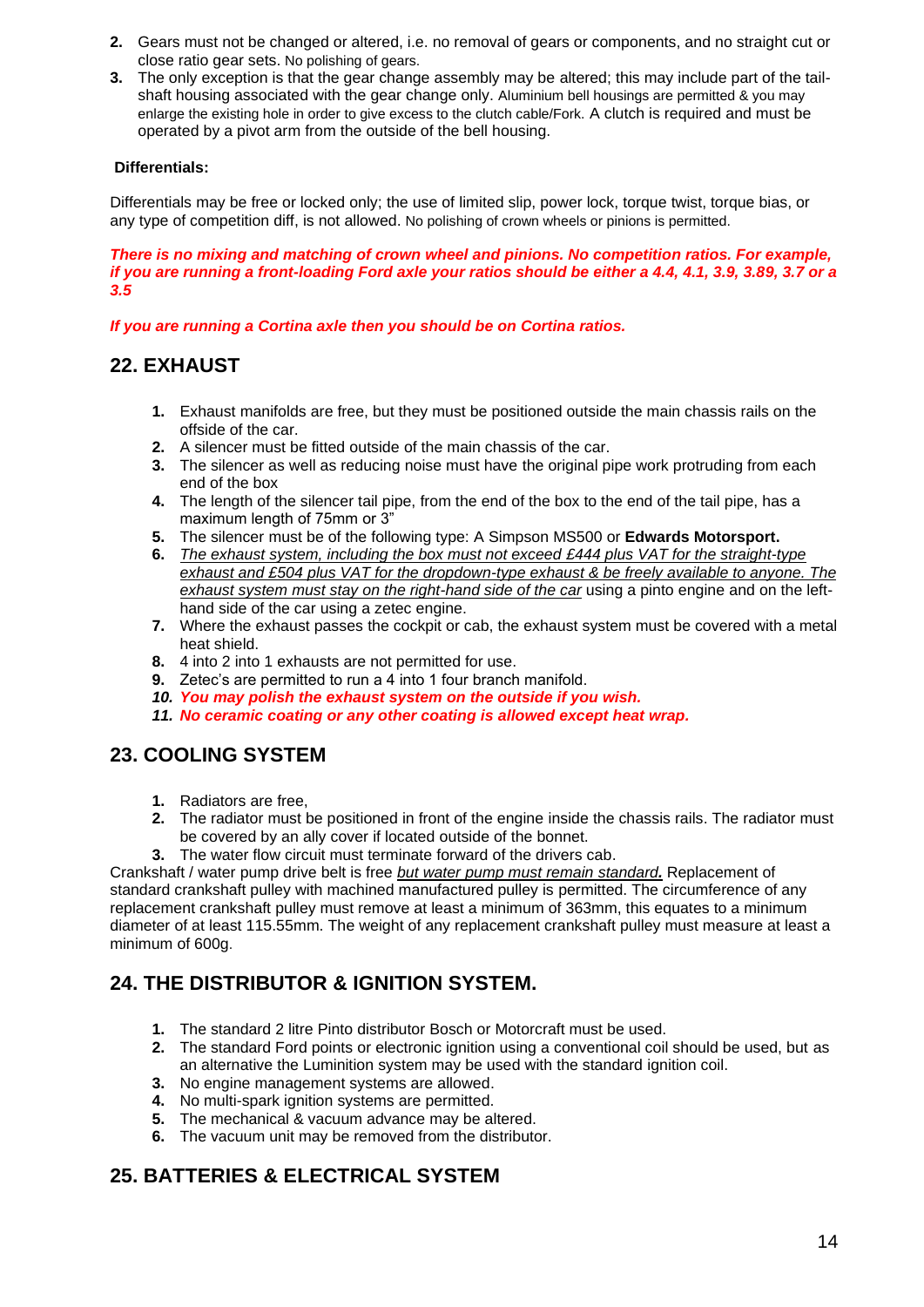- **1.** Batteries must be securely mounted in trays, not battery boxes & covered with a rot proof material, if they are not of the sealed type.
- **2.** Battery position is free if fitted between the chassis rails.
- **3.** If batteries are fitted on the outside of the under carriage they must be no further out than in-line with the top main chassis rails.
- **4.** Oversized batteries must not be used as ballast.
- **5.** A battery master switch must be mounted on the dashboard & clearly marked ON & OFF & this must kill all the power to the car.
- **6.** The Battery must sit alongside the chassis with the longest side of the battery next to the chassis not the width if the battery is not square.
- **7.** If an electric fuel pump is used a cut off switch must be positioned within easy reach of the driver so as to isolate the pump.
- **8.** A starter motor must be fitted & working at all times & you may use a competition starter.

#### **26. TRANSPONDER**

**1**. The timing transponder must be fitted to the left-hand chassis rail, 1.8m back from the front of the race car.

## **27. MIRRORS**

- **1.** A rear view mirror is allowed but is not compulsory.
- **2.** Door mirrors if fitted, must not be more than 76mm from the cab.

## **28. PAINTWORK**

- **1.** The external appearance of the car must look professional at all times, drivers of scruffy looking cars will be told to improve their appearance & may not be allowed to race.
- **2.** A maximum of two cars may be painted in team colours or painted to look similar, unless it is required by the Promoter for a particular team event.
- **3.** 100% of the roof must be painted in the correct roof grading unless you are a Superstar or a current Championship holder, when the roof must be painted accordingly.
- **4.** Sign writing must be professional and be approved by the Promoter.

#### **29. SUN VISOR.**

**1.** A Sun visor 165mm or 6" in depth can be fitted to the front screen aperture with your name written upon it.

#### **30. ROOF GRADING**

- **1.** All roof grade champions must start at the rear of the Grid, unless told otherwise by an official.
- **2.** If you win a race at a meeting; you will start the remaining races from the rear of your grade. Should you win another race at the same meeting – you will be automatically upgraded.
- **3.** Champions should start in the order of the list below, but multi-Champions will start next to the World Champion.

#### **Grid Line up / Roof Order:**

White (Novice) Yellow **Blue** Red Superstar (Red, White & Blue Stripes) Silver Stripe – Current Points Leader White with Red Cross – English Champion White with a Green Cross – Irish Champion Blue with a White Cross – Scottish Champion Union Flag – Best In Britain Gold Stripe – National Champion & Red Roof Black & White Chequered – British Champion Red & Yellow Chequered – European Champion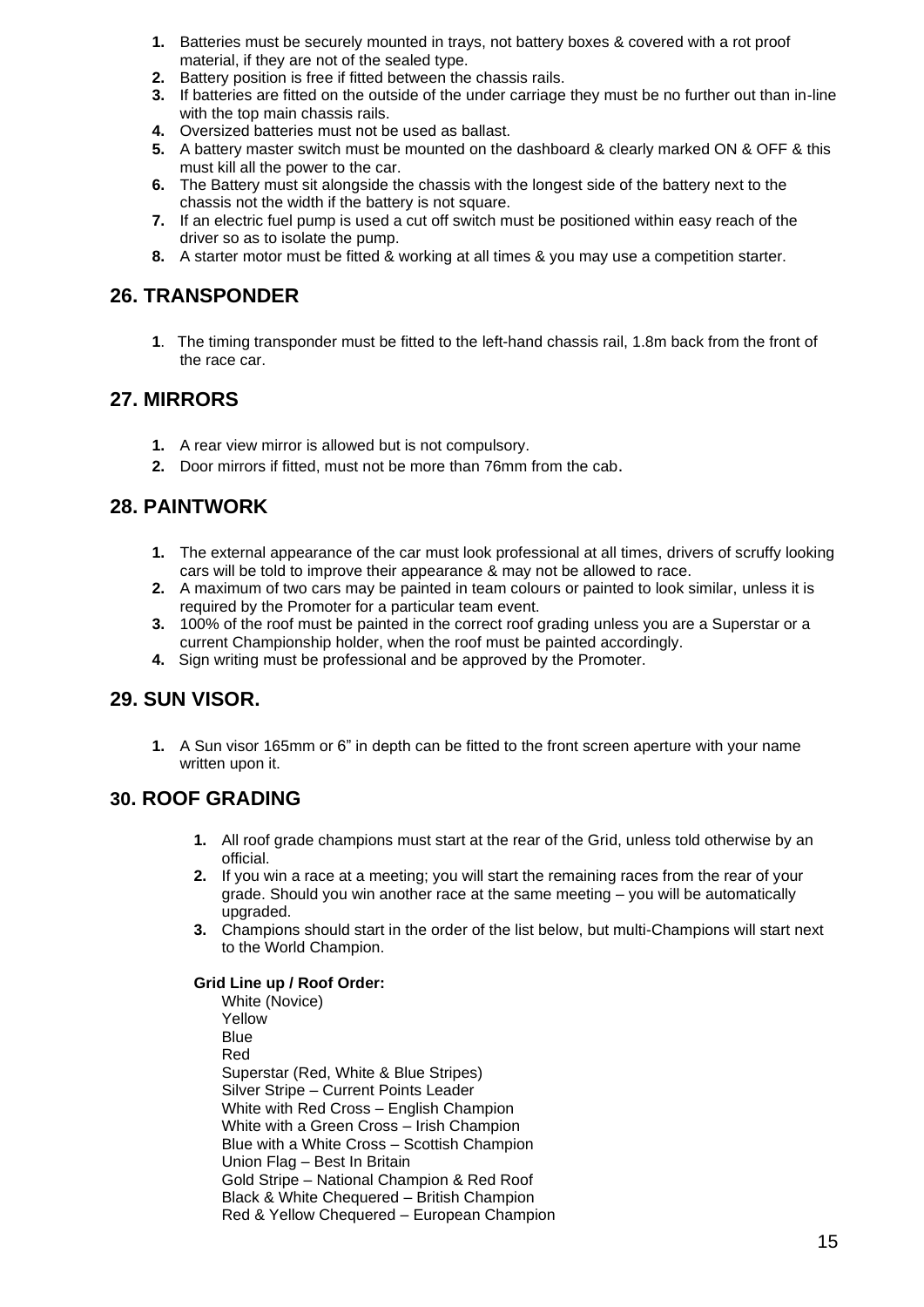Silver – Points Champion Gold – World Champion

The British Championship, European Championship & National Championship will be classed as open championships.

# **31. SPECIFICATION AND RULE CHANGES**

The Promotion may at any time make amendments to the Specifications for the following reasons:

- In the interests of Safety
- Reduce costs for the driver
- In areas that are detrimental to the future of the formula
- If an unnecessary advantage has been deemed.

# **32. RACE RECEIVER**

All drivers MUST use an official Race Receiver. These will come into effect from 1st March 2020.

Any driver whose Race Receiver is not working when forming the grid prior to a race will not be allowed to race, unless it can be repaired before the race start.

It is strongly recommended that you carry a spare battery either in your overall pocket or taped inside your car.

# **33. DATA LOGGING**

• No data logging is permitted*.*

## **34. Engine rules for Spedeworth 2.0 litre Hot Rods & Superstox using Ford Zetec "Black top" 2 Litre engine.**

## *We are looking for the 2023 season to use the BriSCA rule book on zetec engines for the head and block measurements.*

## **PERMITTED ENGINE**

The only permitted Zetec Black top engine is the Ford 1988cc, 16 Valve engine in its 136PS form (codes NGB EDDA-G EBBC EBBD EDBA EDBB) with nominal bore 84.80mm and stroke 88.00mm. Or new standard un coded Ford replacement complete engine.

Production tolerances are permitted providing the total swept volume does not exceed 1989cc.

## **ENGINE GENERAL**

Engines will be mounted upright, and aligned fore and aft in the chassis.

The addition of any material be it metal, plastic, or composite etc. by any means be it welding, bonding, encapsulation or encasement to any component is prohibited. However, specific repair of the mounting points of the cylinder block to the transmission or chassis is allowed, whilst other casting repairs may be allowed with prior written approval of Spedeworth.

The use of non-standard replacement fasteners, nuts, bolts, screws, studs and washers which are not connected with, or which do not support, any moving parts of the engine or its compulsorily retained accessories is permitted.

Freedom granted to any fastener does not allow for freedom to move items relative to each other.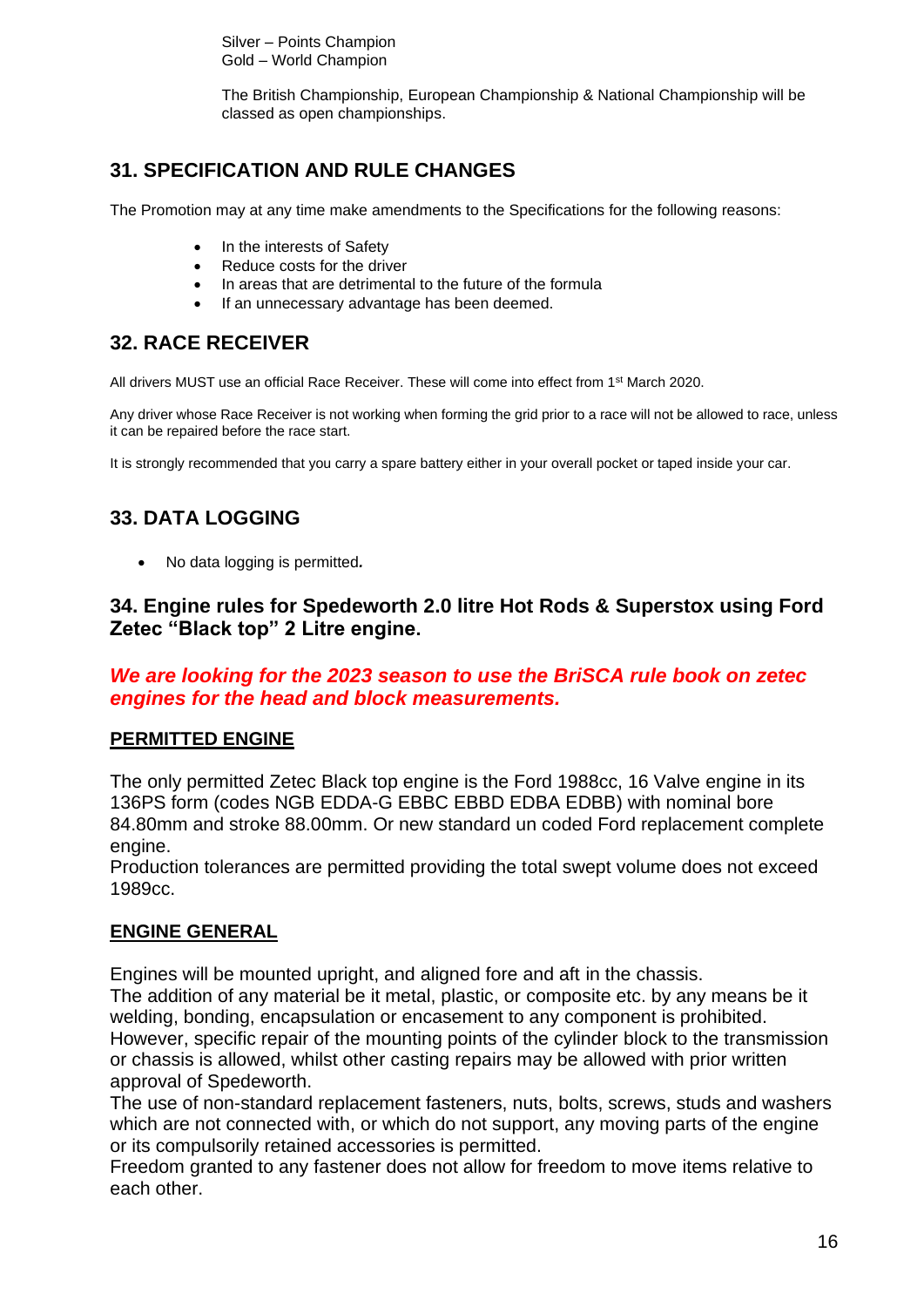For components that are granted the freedom for the fitment of a key or dowel, then material may be removed to allow the fitting of the key or dowel. Only one hole or keyway per component is allowed.

The use of thread locking compounds is permitted.

Gaskets are free however, no competition gaskets are permitted.

Any process of cleaning may be used on any component providing the surface finish, which must remain standard, is not affected.

The expression 'Standard', 'Standard production', or similar expression is deemed to imply that the part has been manufactured by Ford, or a Ford Motor Company Ltd. authorised sub-contractor, for specific use on a specific model of the engine.

Any machining marks on cast components resulting from manufacturing procedures will not cause disqualification. Only machining and component preparation carried out by Ford Motor Company Ltd., or by a Ford Motor Company Ltd. Authorised sub-contractor is allowed unless otherwise specified.

Any production deburring or imperfection removal during initial manufacture may not be modified or extended.

The scrutineer's decision will be final if a dispute arises regarding the amount of tool, or other marks that are evident in any particular component.

The exterior surfaces only (of the complete engine assembly) of ferrous parts may be protected by paint or similar means.

No internal component or surface may be coated by any protective finish. No aluminium components may be protected. The only exception to this is the exterior of the Cam cover/Rocker Cover.

This paragraph confirms previous and future statements that no rework may be carried out on any component unless specifically authorised by Spedeworth.

The engine and associated parts must remain exactly as produced by the Ford Motor Company unless expressly detailed in these regulations.

If the regulation allows a change, then that authorization would allow the change to be carried out. However, any statement defining minimum weight or dimensions does not grant permission for rework to obtain these minimum values, unless carried out in accordance with these regulations.

Only Ford standard parts (Parts manufactured by Ford or a Ford Motor Company authorised sub-contractor) specifically for the 2 Litre "Blacktop" version of the engine can be used in these formulas. No treatment that alters in any way the surface finish, hardness, or other property of the original production component is allowed.

The only exception to this is any deposit derived from the lubrication and combustion processes naturally occurring during the running of the engine. Spedeworth reserve the right to prohibit the use of specific components introduced as production changes, if in the opinion of Spedeworth, they are deemed to have a performance advantage. If in doubt contact Spedeworth.

Engine/transmission mounts attaching to standard Ford components must retain the standard dimensions of the boss or other attachment point without modification. All motor codes, numbers and build specs etc must be visible and un touched.

# **CYLINDER BLOCK**

It is not permitted, as means of repair, to replace damaged cylinder bores with cylinder liners.

No machining of the cylinder block is permitted except honing/glaze busting of cylinder bores.

The crankcase breather may be modified, including removal, as long as no air and/or oil escape from this area other than through pipe-work to the catch tank.

Pistons must not protrude above block deck face at any point.

The piston must be a minimum 10 thou down the bore at top dead centre. No decking off the block.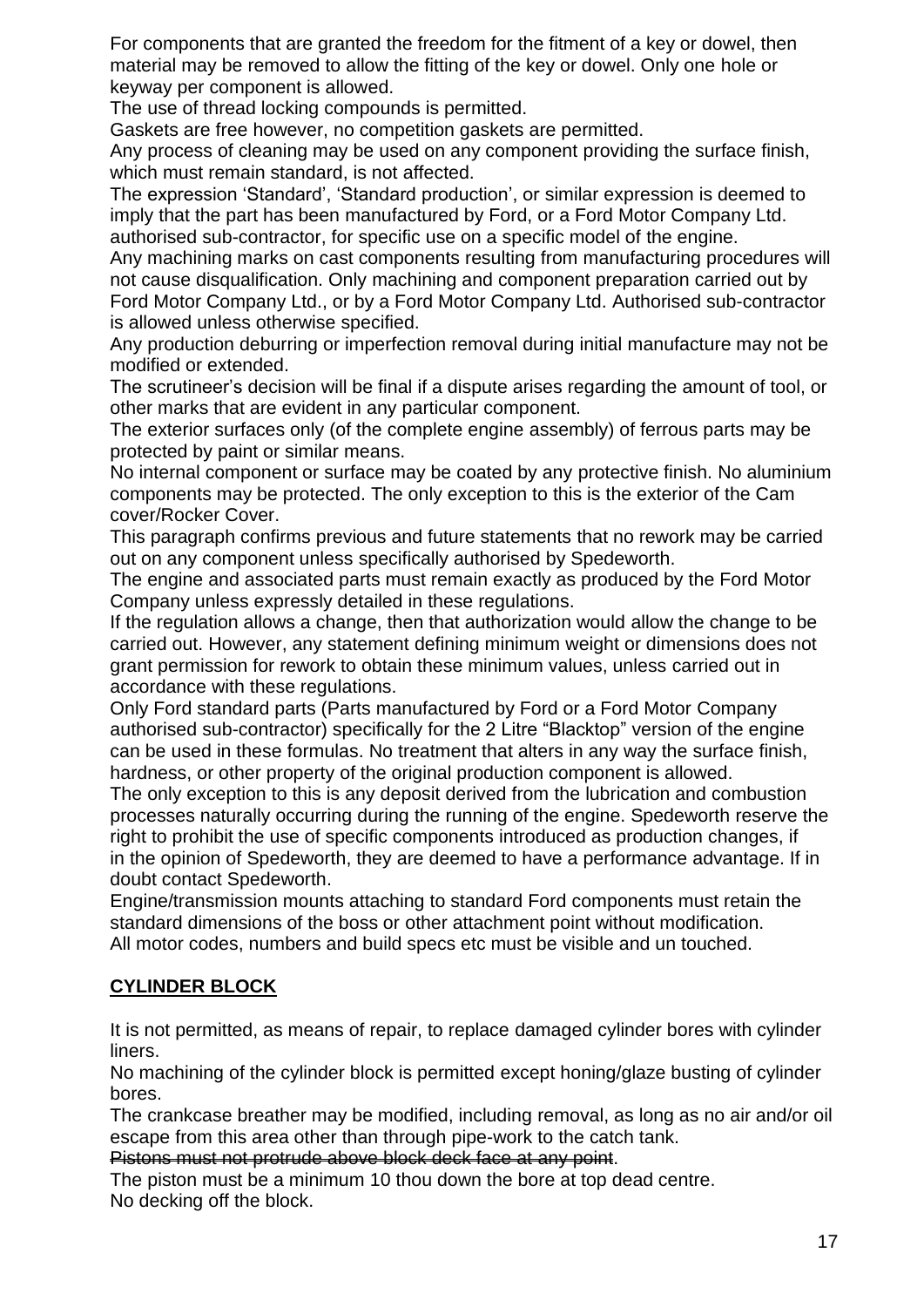Standard oil dipstick tube and dipstick must be fitted. It is not permitted to remove or modify the four standard oil spray jets.

## **OIL PUMP**

It is not permitted to modify the standard Ford oil pump/front cover in any way. *A pattern part oil pump maybe used*.

**CYLINDER HEAD** (INCLUDING VALVES AND VALVE GEAR).

It is not permitted to replace valve guides and valve seats inserts.

No work that removes, adds, replaces, or transfers material is allowed on the cylinder head with the following exceptions.

a) Simple cleaning which does not alter in any way the shape of the component. b) Minimal material removal from the head face to correct combustion chamber volume and/or reclaim head flatness. No internal rework of any combustion chamber is permitted The cam cover assembly cannot be modified or replaced.

The oil filler cap shall be sealed by spring/lock wire or similar.

All valve train components must remain standard.

Valves must remain standard Ford supplied items, no re profiling or polishing is permitted. The original 45° (90° included) seat angle must be maintained. Standard valve stem seals must be retained.

## **CAMSHAFTS AND PULLYS**

The only permitted camshafts are the standard production camshafts as per picture below.

The camshafts must remain entirely unmodified. It must be fully manufactured and ground by the Ford Motor Company. It is prohibited to grind from blanks, regrind or reprofile. Only the production surface finish is permitted. Shot peening, shot blasting, surface treatments or polishing are prohibited.

Exhaust and inlet camshafts must not be interchanged.

The only permitted camshaft drive pulleys are the standard Ford items. The cam drive pulleys may be keyed to the camshaft by dowel only.

The sprung loaded cambelt tensioner may be locked or replaced with fixed item.



1 Exhaust Camshaft

- 2 Inlet Camshaft
- 3 Cam Position Reference Inlet Camshaft
- 4 Identification Rings
- 5 Driving end (pulley end)

## **CONNECTING RODS**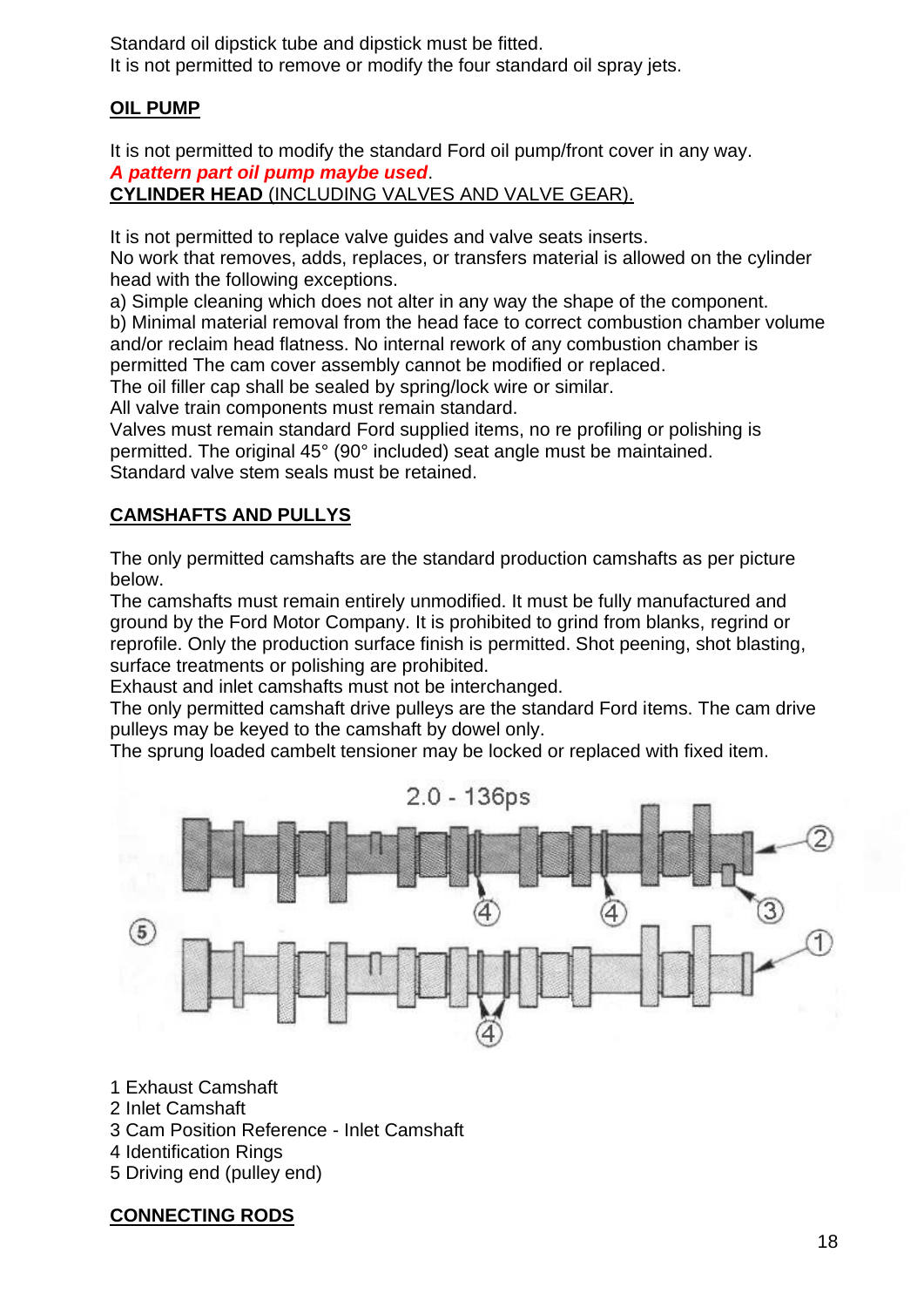Connecting rods must be standard.

Machining/grinding is not permitted to remove metal from the connecting rod or cap. Polishing is prohibited. Connecting rod bolts are free subject to them remaining in ferrous material, the conrod may not be modified to fit bolts and the minimum weights respected.

## **PISTONS**

Pistons must be standard production pistons unmodified in any way. All three piston rings must be fitted as intended, piston rings must be standard production items or replacement items to Ford Motor Co. dimensions.

## **CRANKSHAFT**

A standard crankshaft must be used. No balancing is permitted.

Polishing other than the 9 bearing surfaces is prohibited.

Crankshaft journals must remain within Ford positional tolerances if a repair regrind is carried out.

Crankshaft pulley and damper must be retained and un modified.

Additional drives to water pump may use this pulley, or extra pulleys mounted in front of the crankshaft damper.

It is not permitted to alter the number of bearings or fit bearings of less than standard production width.

The crank journals may be reground for reclaim. Standard oversize and undersize bearings are permitted.

A marker must be fitted which accurately aligns the crankshaft to the cylinder block at No.1 piston TDC. This marker must be visible and fully accessible to the scrutineer's without removing any component other than external bonnet panels, and without removing the engine from the car.

## **ENGINE COVERS**

The cam belt covers cannot be modified or deleted.

## **FLYWHEEL AND CLUTCH**

The mandatory steel flywheel supplied by Spedeworth may not be modified in anyway. Flywheel bolts are free subject to them remaining in ferrous material. No modifications to either crankshaft or flywheel in order to fit is permitted.

Clutch to be standard Ford Pinto based 8.5" (8  $\frac{1}{2}$ ") item only. No competition items. Standard Ford Pinto based starter motor must be fitted. *Competition starter motors maybe used.*

## **SUMP AND PICK UP PIPE**

Oil sump and oil pick up pipe are free.

## **OIL FILTER**

Oil filters are free but must have a secondary fixing.

## **OIL COOLERS**

No oil cooler is permitted.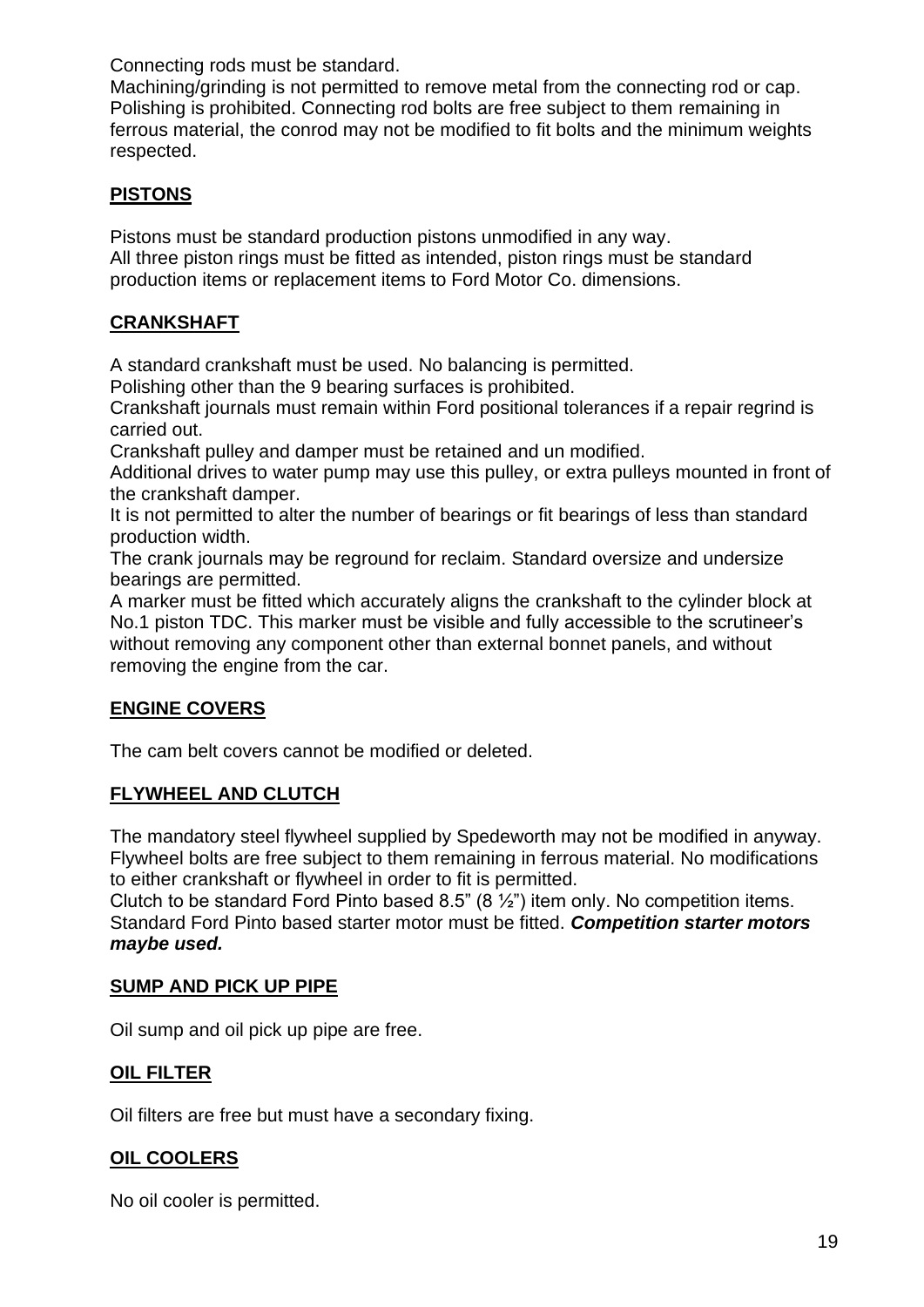## **COOLING SYSTEM**

A water based liquid cooling system is mandatory. The standard production water pump and housing must be retained, although drive to the pump, its rotational speed and direction may be changed. The radiator and associated pipes are free.

No other pump may be used to circulate or assist circulation of the coolant liquid. Thermostat housing is free.

## **ENGINE IGNITION CONTROL UNIT (ECU) AND ELECTRICAL**

The only means of ignition will be by use of Ford crankshaft speed sensor fitted to the std manual sensor housing and Ford based ignition coil. No other sensors engine or chassis permitted.

The mandatory engine ignition control unit (ecu) and wiring loom supplied by Spedeworth will be registered to driver and electronically sealed. Neither can be modified in any way.

The engine ignition control unit (ecu) and/or any other ignition components may be exchanged, or electronically interrogated at any time (including the time allocated for practice or testing) upon the request of a designated official from Spedeworth. It is prohibited to use any other method or component to trigger, distribute or time the ignition.

The coil unit may be repositioned, the HT leads to the sparking plugs are free. Sparking plugs are free, provided they fit the engine without any modification to the cylinder head or the sparking plug and that the sparking plugs place the spark gap in the same position as the production sparking plug within the combustion chamber. The ECU diagnostic connector must be positioned in an accessible position, allowing the scrutineer free access to it at all times.

## **INLET MANIFOLD**

Mandatory inlet manifold supplied by Spedeworth may not be modified internally. Standard manifold to head casting gasket or silicone based sealer may be used to seal face to cylinder head only. At any point in time Spedeworth can introduce the fitment of a restrictor plate fitted between manifold and carburettor mounting plate of any given size if it is deemed suitable to reduce the output of any engine at any time before during or after any practise, testing or racing.

## **CARBURETTOR**

**a.** Only the standard Weber 32/36 DGV/A carburettor may be used with a maximum sized chokes of 26mm and 27mm.

**b.** No polishing or re-profiling is allowed.

**c.** No modification to the carburettor body or original design. The interchanging of the carburettor top from other Weber models is not allowed but *float bowl vent & the air correction jet vent, & the idle jet vent may be modified.*

**d.** Gaskets must be original or replicas of original (i.e. no modified gaskets).

**e.** A single original specification adapter/insulator block must be fitted between carburettor and inlet manifold, with two gaskets approximate total thickness 5mm I.E. as supplied with Gasket set.

**f.** Main jets, primary and secondary jets, auxiliary venturi, and emulsion tubes may be replaced with a different size of the same part.

**g.** Accelerator pump jets may be changed, but face downwards towards butterflies.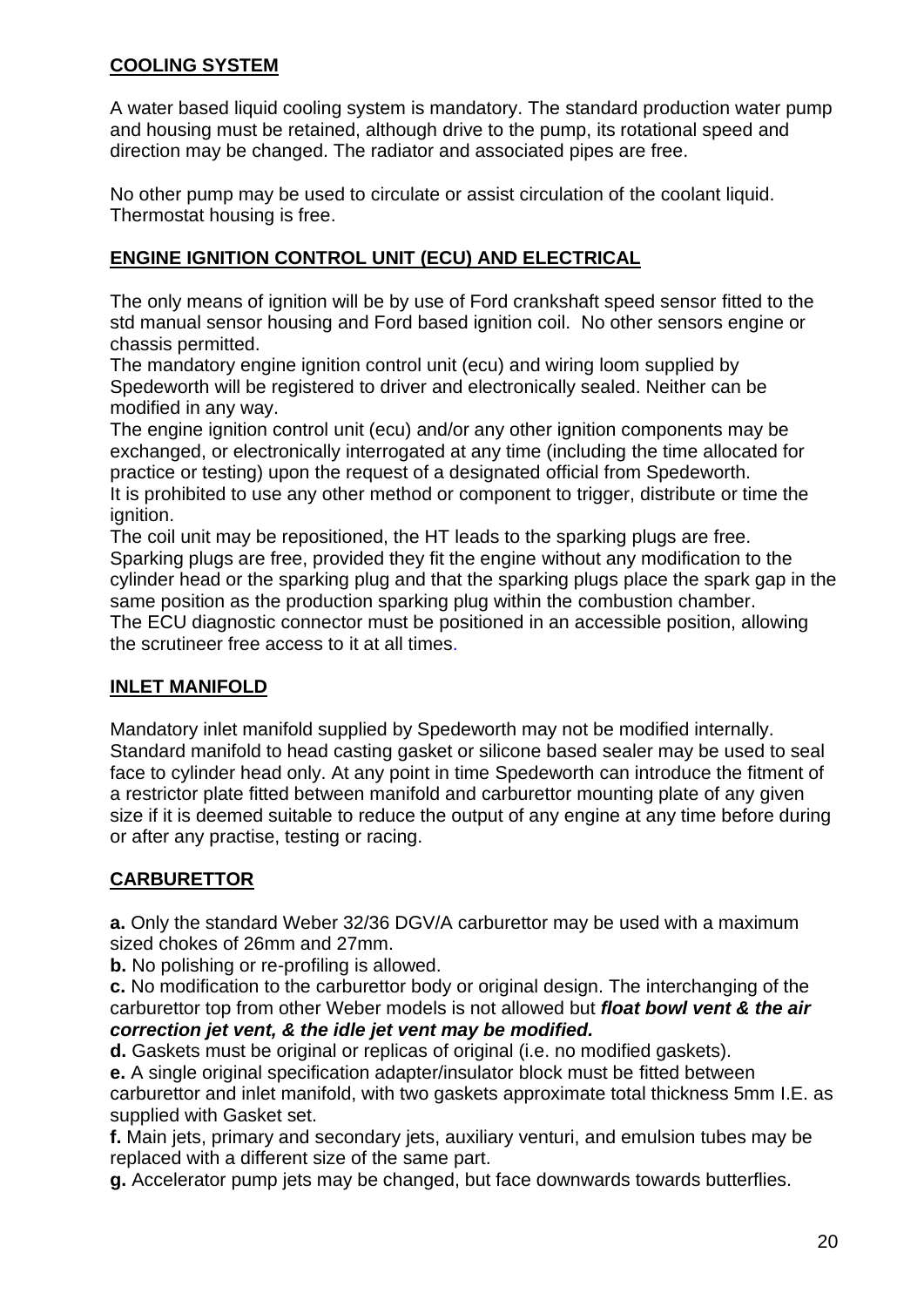**h.** Butterflies may be modified to open together, replacement spindles may be fitted with standard screws. Cold starting devices may be removed, with retaining lugs and subsequent holes blanked off.

**i.** Air and fuel galleries may not be enlarged or modified; fuel may enter needle valve/float chamber from either side. Floats may not be modified or weighted, and must control the fuel flow.

**j.** Needle valves may not be larger than 250, and not enlarged or modified.

**k.** The power valve must be fitted in the base of the fuel bowl, but may be sealed off, and the diaphragm may be removed.

**l.** No trumpets are allowed. The calibrated brass bush which controls the high speed enrichment, fitted on the secondary venturi side of the carburettor between the top and base of the carburettor, may be sealed off or enlarged, but must be fitted.

**m.** A secondary fixing on the fuel feed-line is required. It is permitted to use a grub screw, or similar device, to fix the auxiliary venturi to the carburettor body.

IT MUST BE CLEARLY UNDERSTOOD THAT THE OVERRIDING PRINCIPLE OF THESE REGULATIONS IS THAT UNLESS IT IS STATED THAT YOU CAN DO IT, YOU SHOULD WORK ON THE PRINCIPLE THAT YOU CANNOT.

Whilst Spedeworth will endeavour to inform Competitors of any changes of components or specification they reserve the right to do so at any time during the life of these Regulations.

## **Exhaust Manifold**

At the moment we are going to try and keep the exhaust manifold standard on the four branch manifold.

Zetec's are permitted to run a 4 into 1 four branch manifold. *You may polish the exhaust system on the outside if you wish. No ceramic coating or any other coating is allowed except heat wrap.*

**The following parts have to be brought from Spedeworth Motorsport**

- **1. Inlet Manifold**
- **2. Flywheel**
- **3. Ignition pack and wiring loom**

**These are all numbered parts, so to buy these items please call 01252 322934** 

*From the 11th April 2020, All Zetec engines must be using the Latest spec Spedeworth flywheel & not the IKE model. Also, must be on the OMEX ECU & Wiring Loom.*

## **Protest Zetec Engine Buying Price Announcement**

**Spedeworth / Incarace would like to announce that the protest buying price for the Zetec engine for the Superstox will be £1500 + VAT.**

**The buying price of the Zetec engine is the price to be paid to buy and protest another driver's engine at a race meeting.** *To buy the engine you have to be a licenced driver to this formula and racing at the event or the promoter. The driver buying the engine can be kept anonymous.*

**This price does not include the inlet manifold, Carburettor, clutch and flywheel, wiring loom or the ECU.**